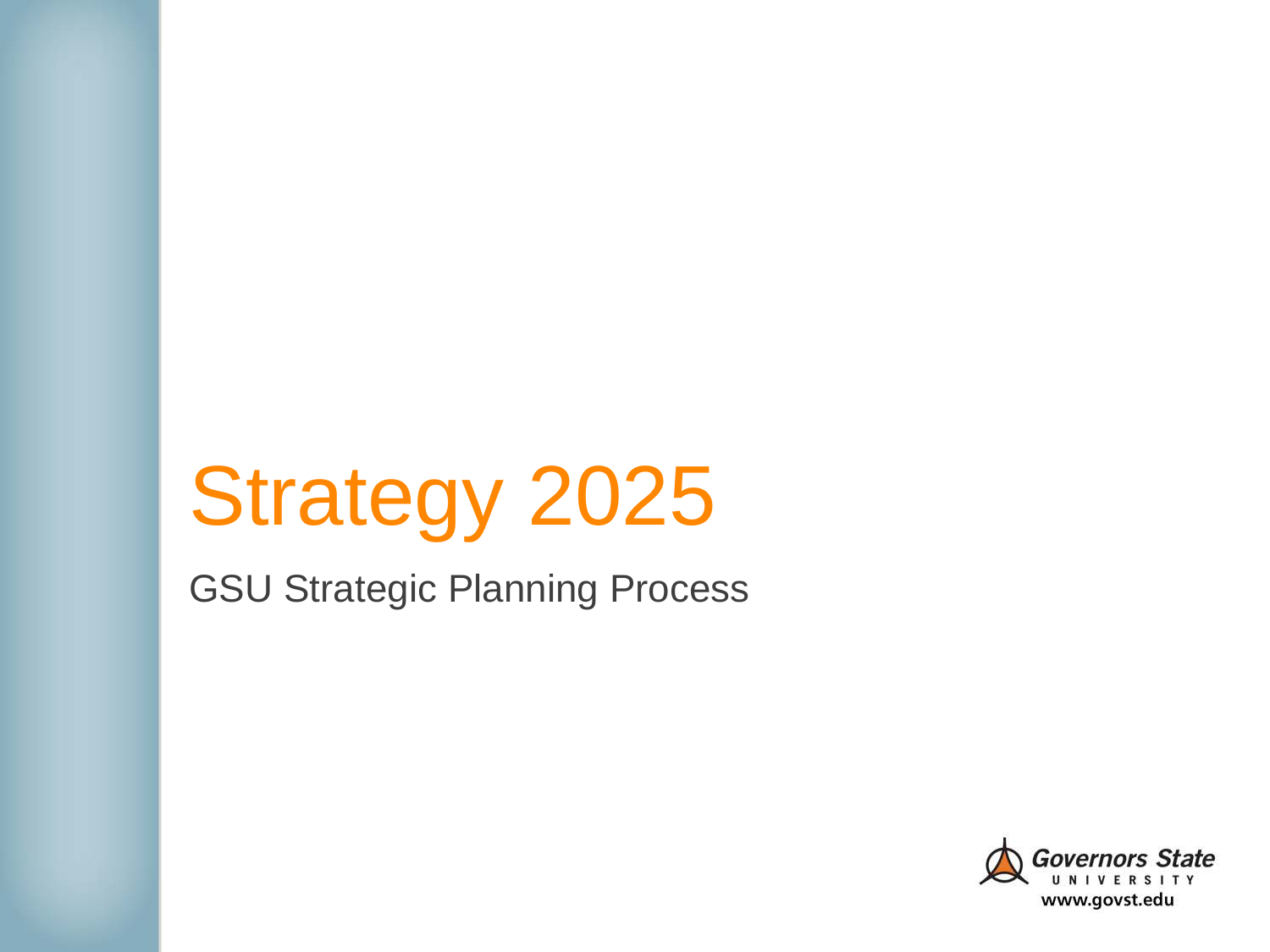# Strategic Planning

#### *Strategy 2025* GSU Strategy 2025 Committee Leadership – Office of the Provost

Dr. Elizabeth A. Cada Provost and Vice President of Academic Affairs

Marco Krcatovich II Director, Office of Institutional Research and Effectiveness

Dr. Rosemary Johnsen Associate Provost/Associate Vice President of Academic Affairs

Dr. Colleen Sexton Associate Provost/Associate Vice President of Academic Affairs

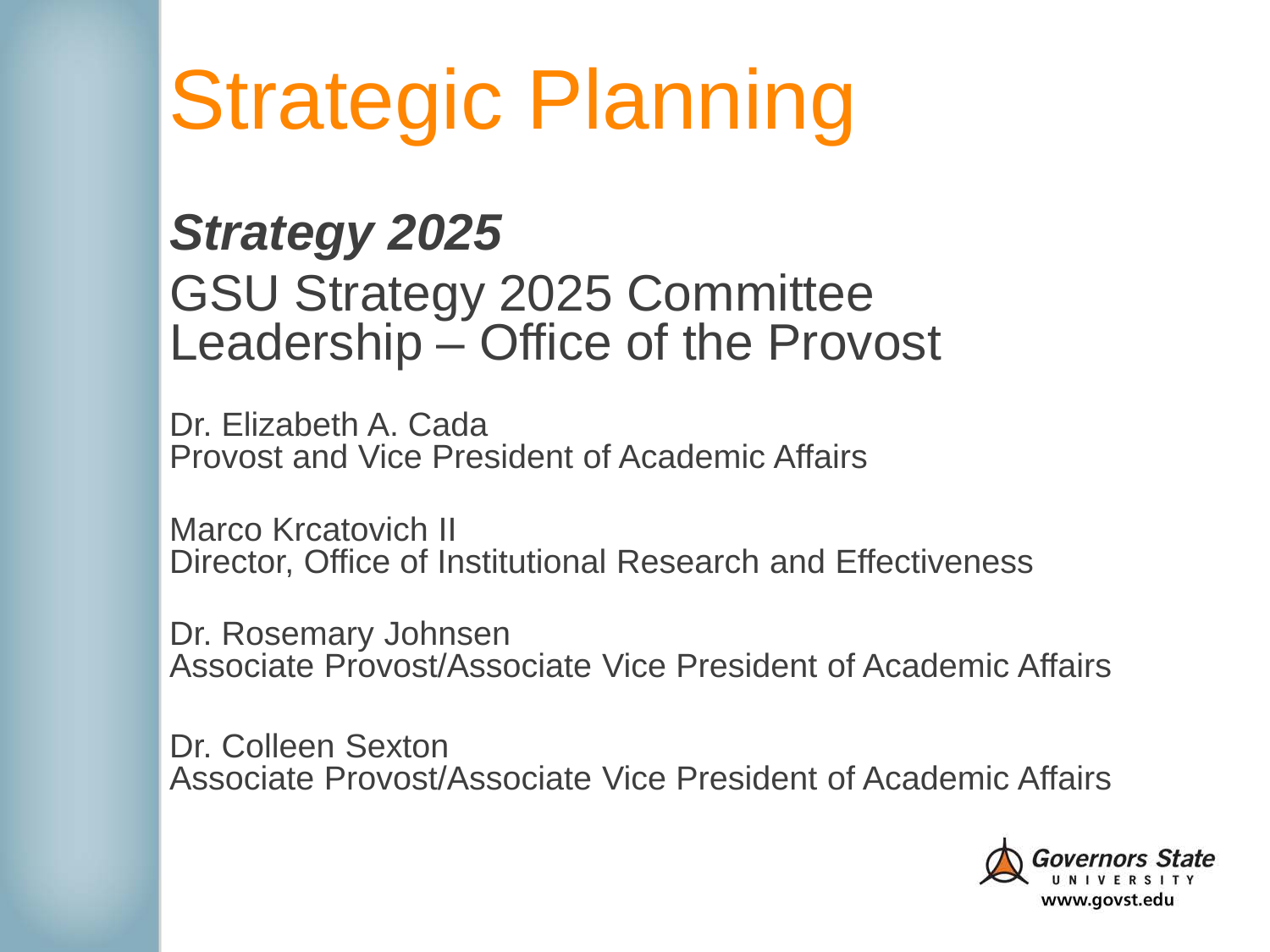### What have we learned from Vision 2020?

- **Overly specific goals and strategic objectives were not** transferable across all campus units;
- **Each unit should develop strategic objectives aligned to the** goals;
- **Each unit should provide a framework for achieving** strategic objectives that includes data collection and analysis to ensure overall accountability and unit improvement
- **Establish a feedback loop whereby unit level information** informs success toward meeting mission

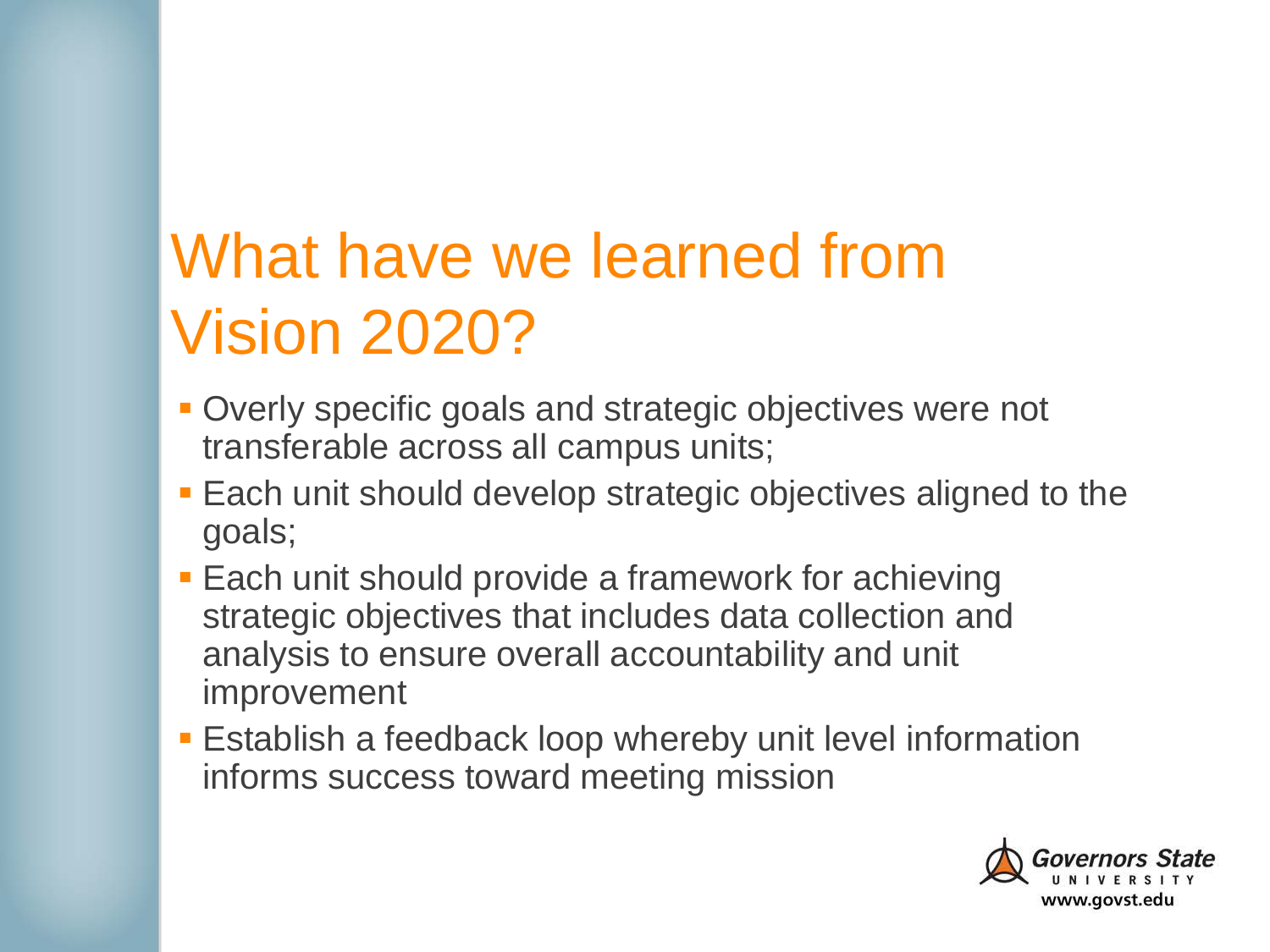### Charge for *Strategy 2025*  Planning Committee

To review, revise and update *Vision 2020*  with the focus on academic quality, academic planning, increasing enrollment, revenue diversification, grant funding, philanthropy, foundation support, and other innovative approaches.

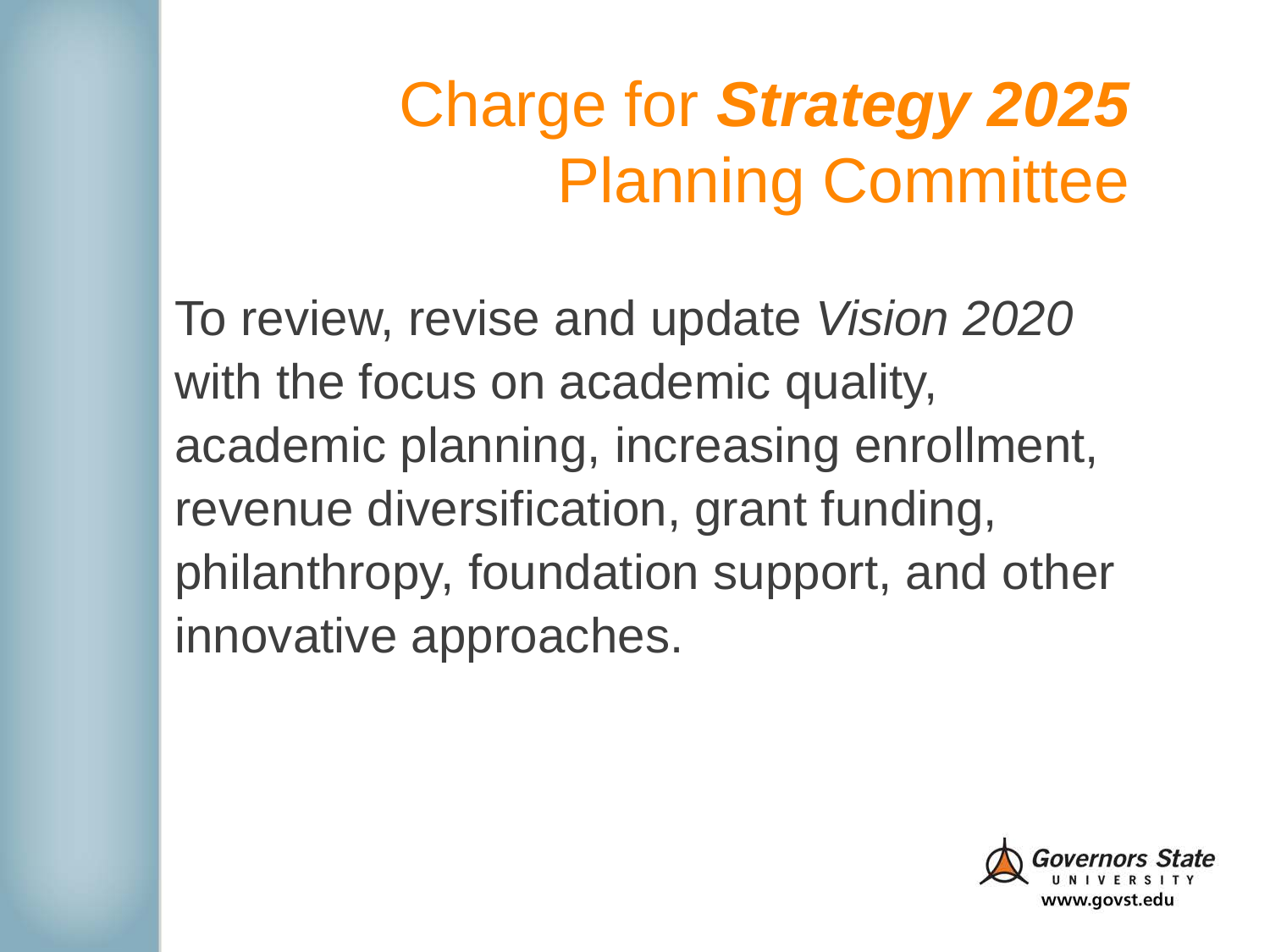## Guiding Principles

- The process will be inclusive and involve broad university representation in the development and implementation processes
- The strategic plan will be data informed and measurable
- *Strategy 2025* will represent a continuous improvement process

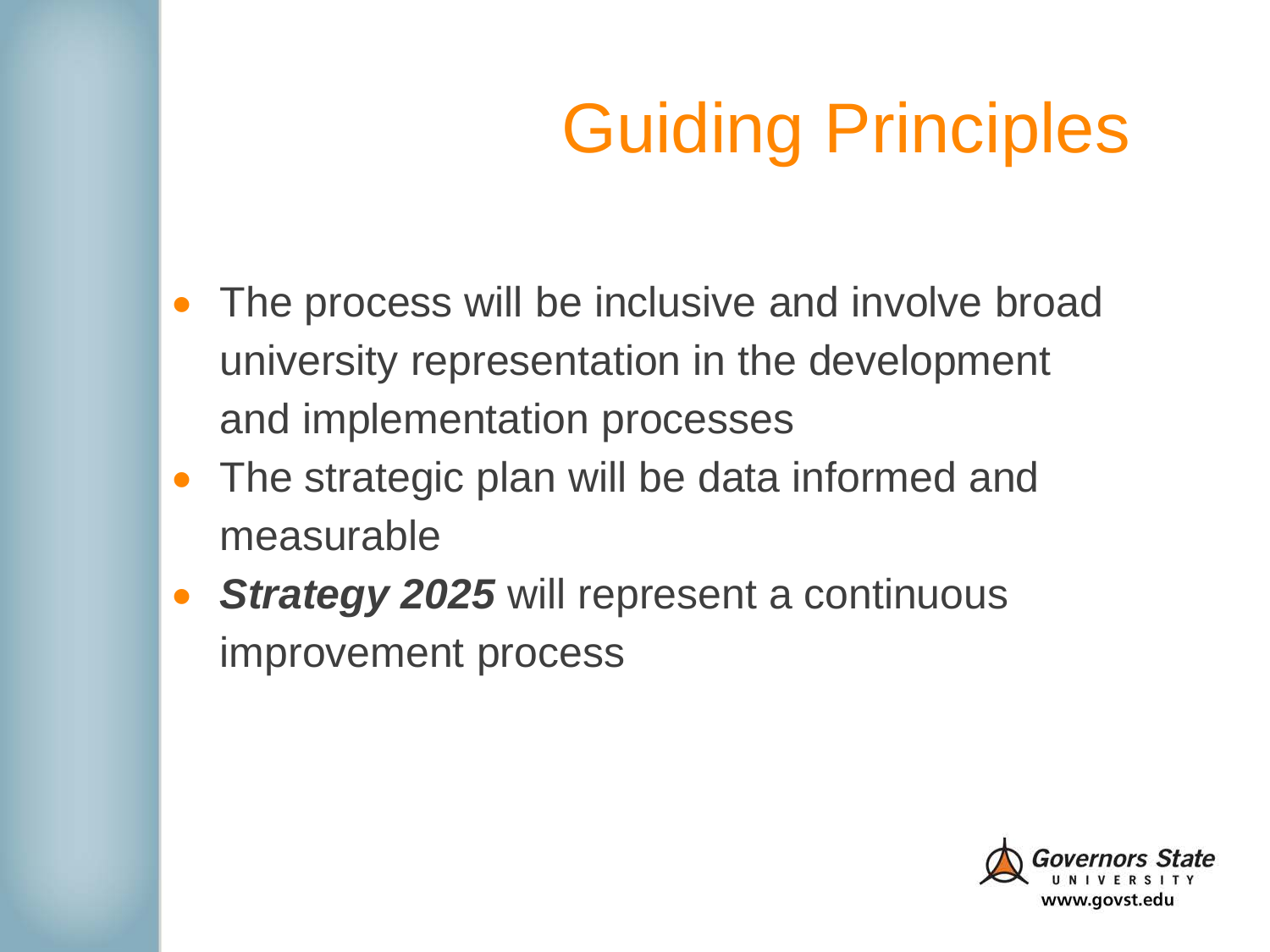## GSU Mission

Governors State University is committed to offering an exceptional and accessible education that prepares students with the knowledge, skills and confidence to succeed in a global society.

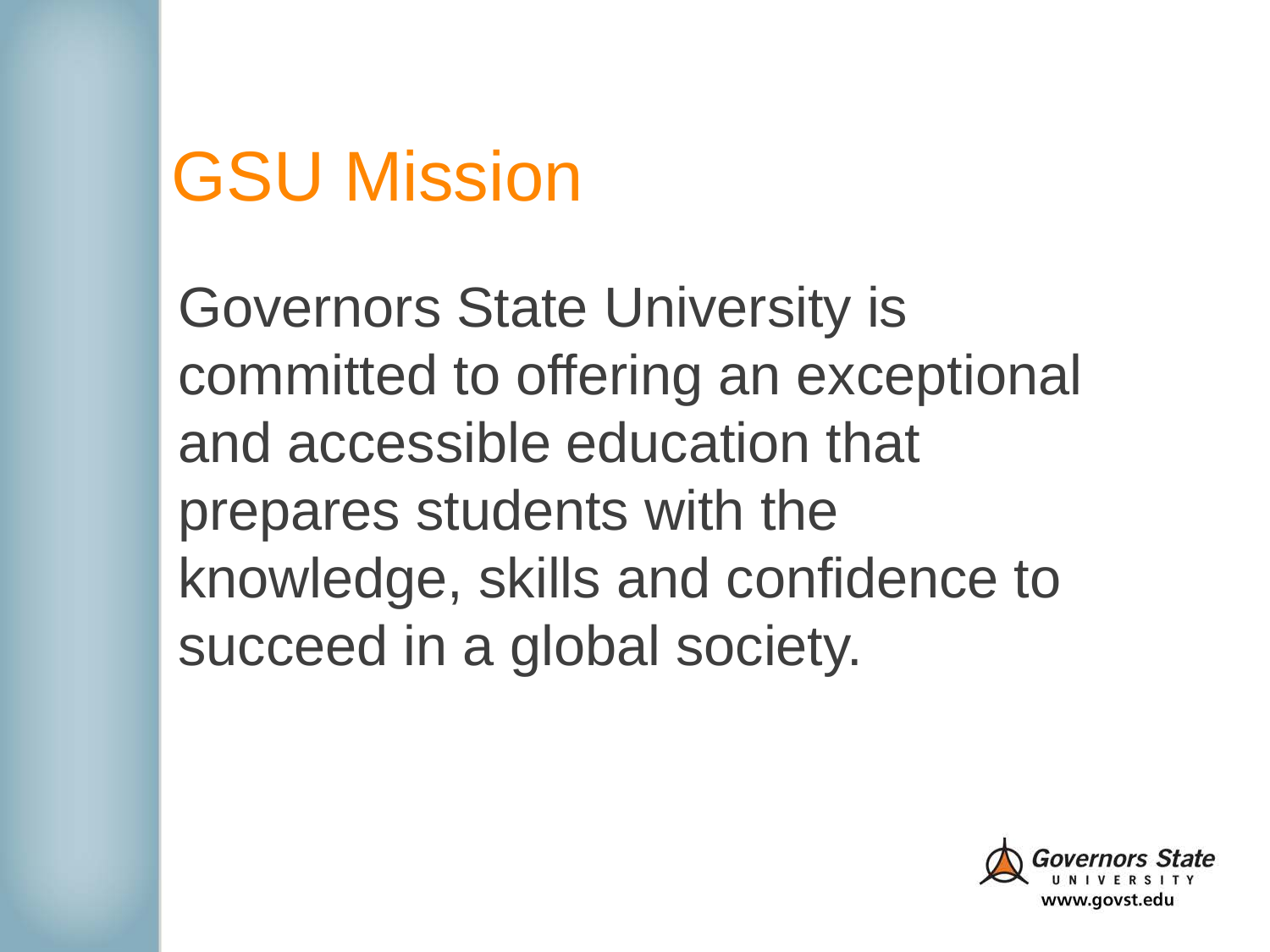### GSU Vision Statement

GSU will create an intellectually stimulating public square, serve as an economic catalyst for the region, and lead as a model of academic excellence, innovation, diversity and responsible citizenship.

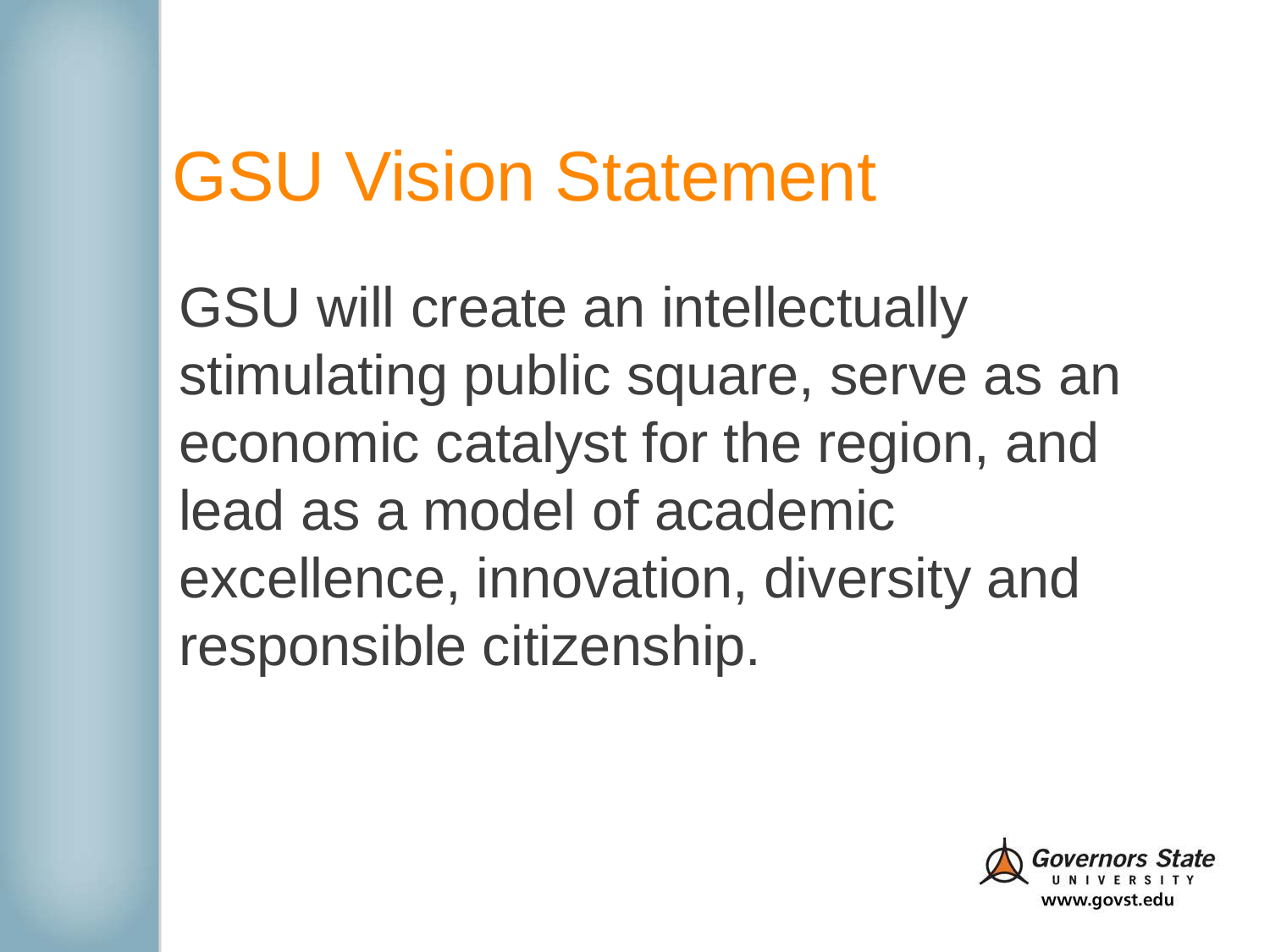### Core Values

- **Invest in Student Success**
- Provide Opportunity and Access
- **Serve as an Economic Catalyst**
- Prepare Stewards of our Future
- Demonstrate Inclusiveness and Diversity
- **Promote Quality of Life**

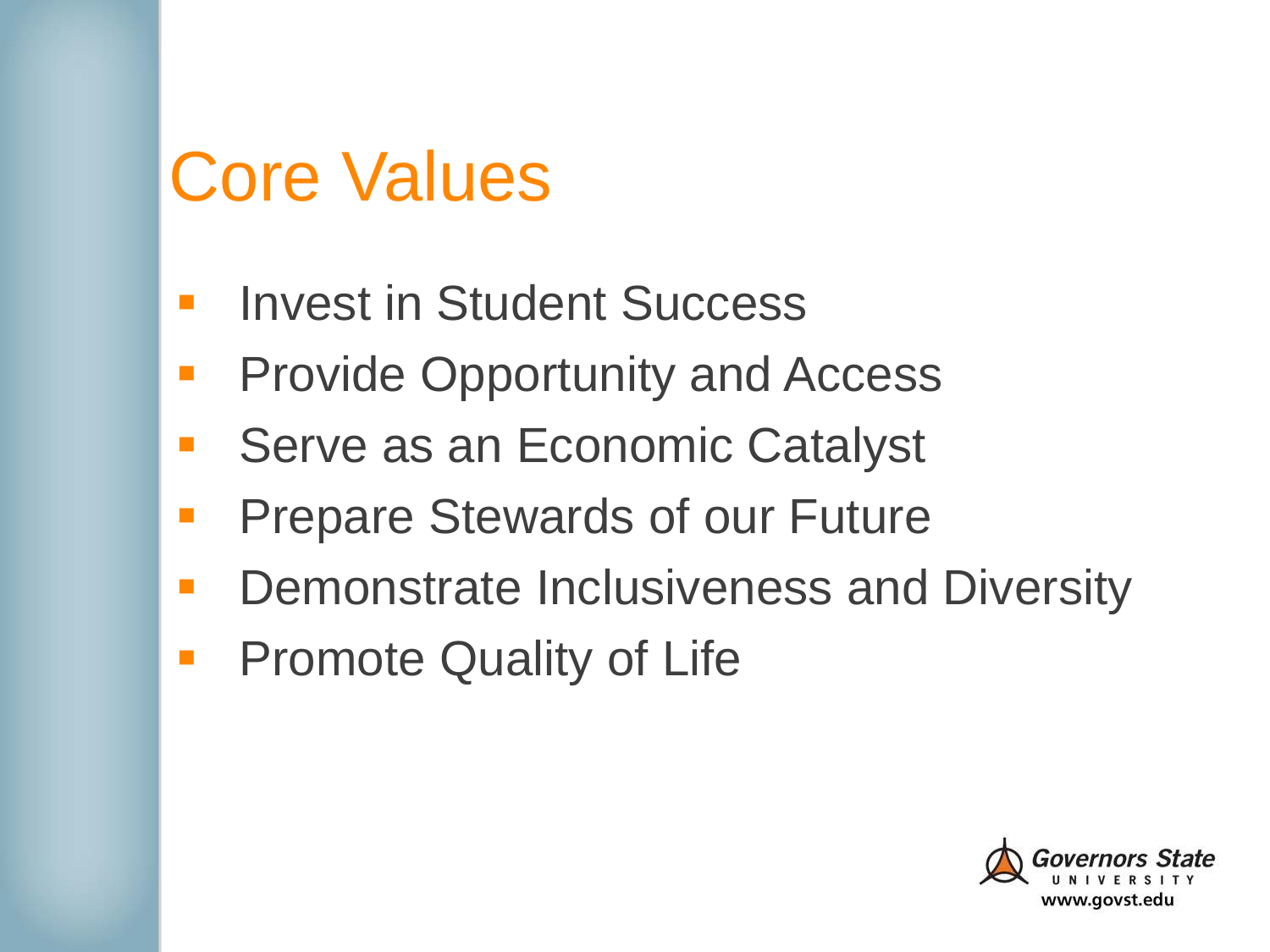## Strategic Plan Structure





Source: Goldman & Salem, 2015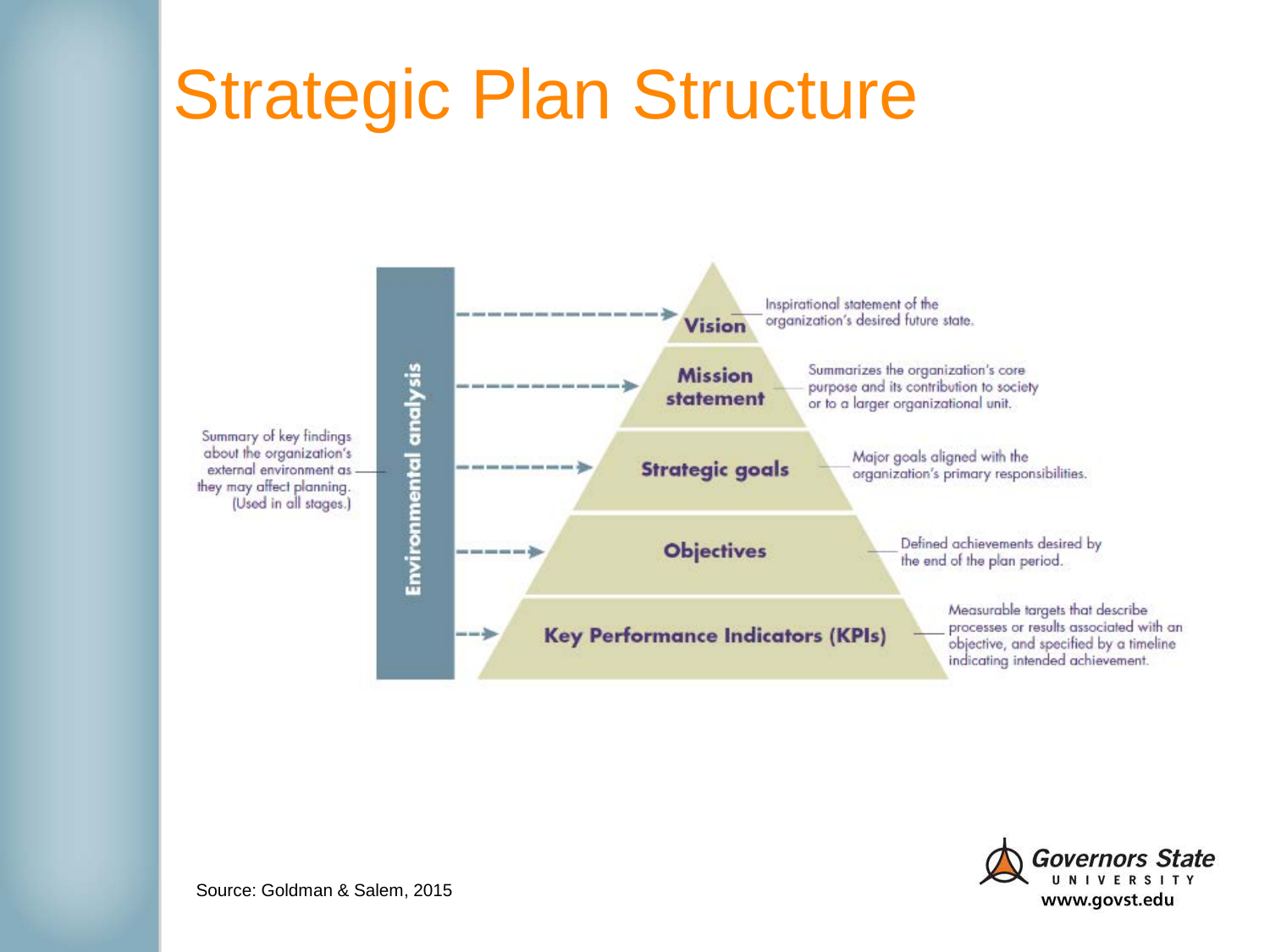### **Timeline**

| Feb 2018:<br>Received<br>Charge |                                                                                     | Aug 2018-March<br>2019: Gap<br>Analysis,<br>Recommendations,<br><b>Presentations to</b><br><b>Steering Cmt.</b> |                                                                                             | Sept-Nov<br>2019: Drafted<br>Strategy<br>2025 Goals |  |
|---------------------------------|-------------------------------------------------------------------------------------|-----------------------------------------------------------------------------------------------------------------|---------------------------------------------------------------------------------------------|-----------------------------------------------------|--|
|                                 |                                                                                     |                                                                                                                 |                                                                                             |                                                     |  |
|                                 | Feb-May<br>2018:<br>Developed<br>working<br>plan and<br>initiated<br>Goal<br>Groups |                                                                                                                 | March-April<br>2019:<br>Conducted<br>charrettes<br>for campus<br>comment<br>and<br>feedback |                                                     |  |

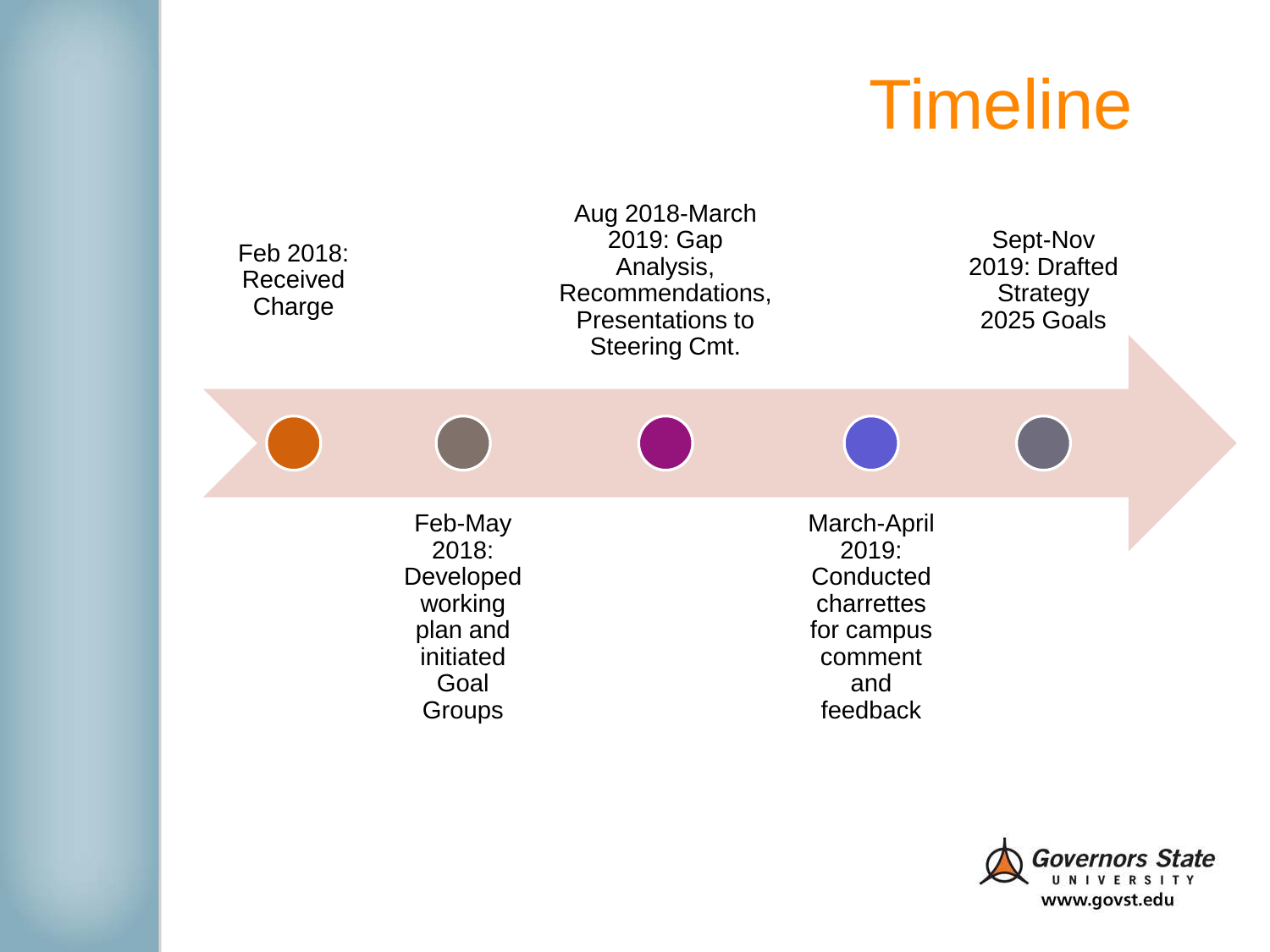#### **Timeline**



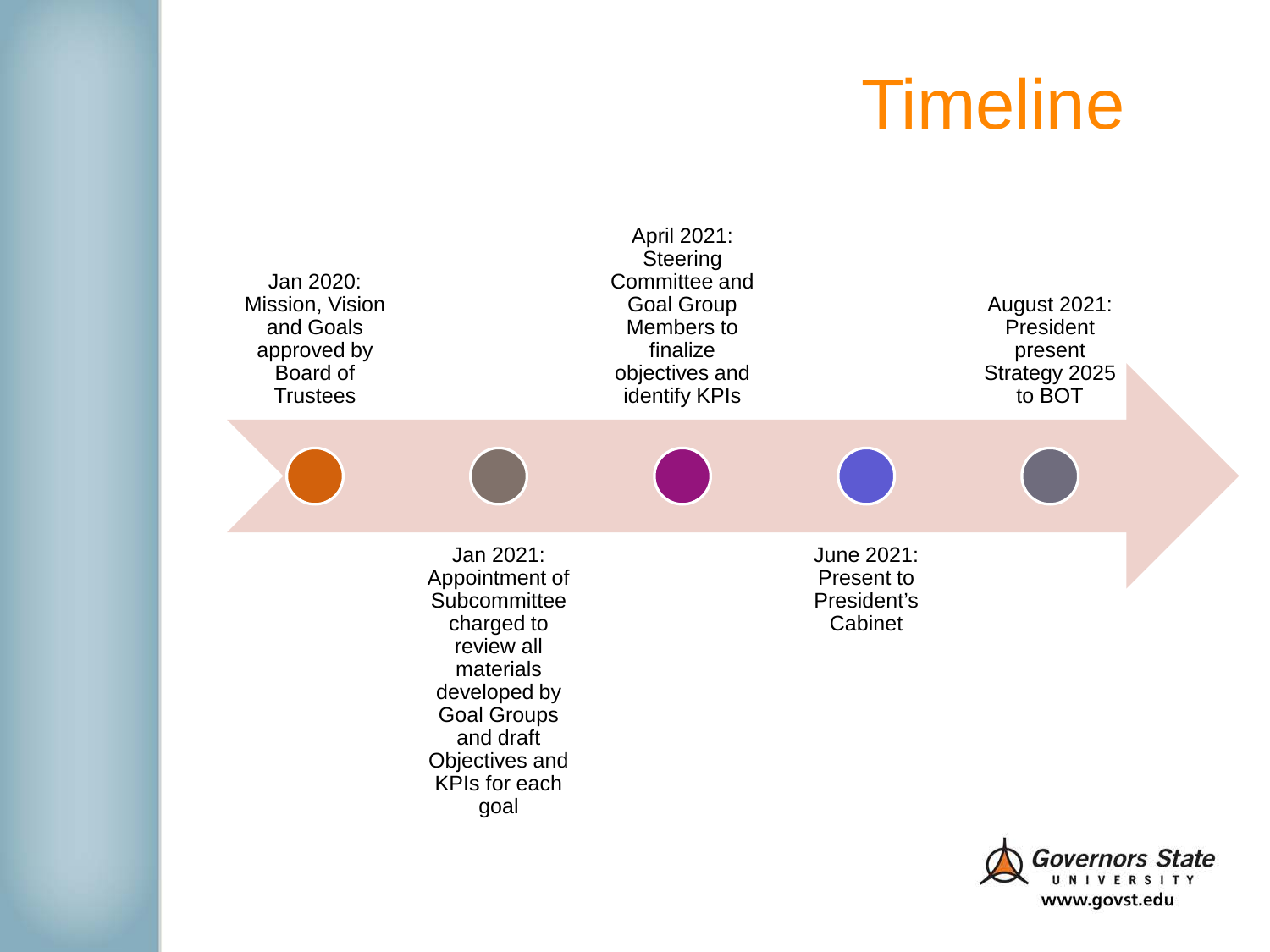#### **Academic Excellence:** Provide quality, current and relevant, academic programs

**Goal 1 Members: Dr. Carlos Ferran, Professor COB; Dr. Tim Harrington, Chair COE;** Dr. Nicole Koonce, Assoc. Professor CHHS; Chuck Pustz, AVP for ITS; Phyllis Streeter, OIR; Dr. Jun Zhao, Dean COB

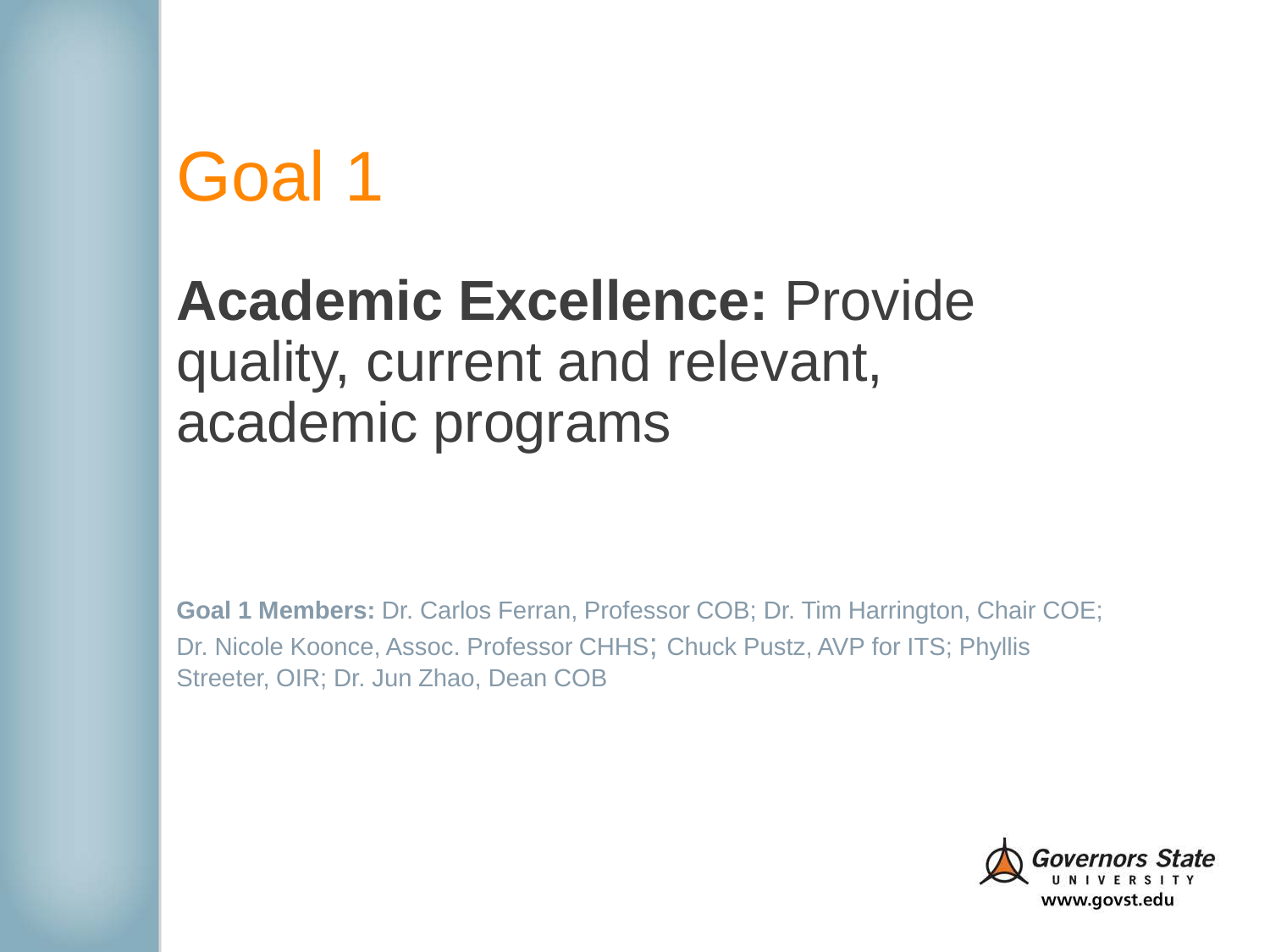## Goal 1 – Strategic Objectives

**1.1:** Ensure that all academic programs are up to date, relevant, and in demand, while aligned with professional or discipline standards.

**1.2:** Utilize continuous improvement processes for increasing the quality of academic programs.

**1.3:** Provide a campus environment and infrastructure that supports learning/teaching and scholarly/creative activities.

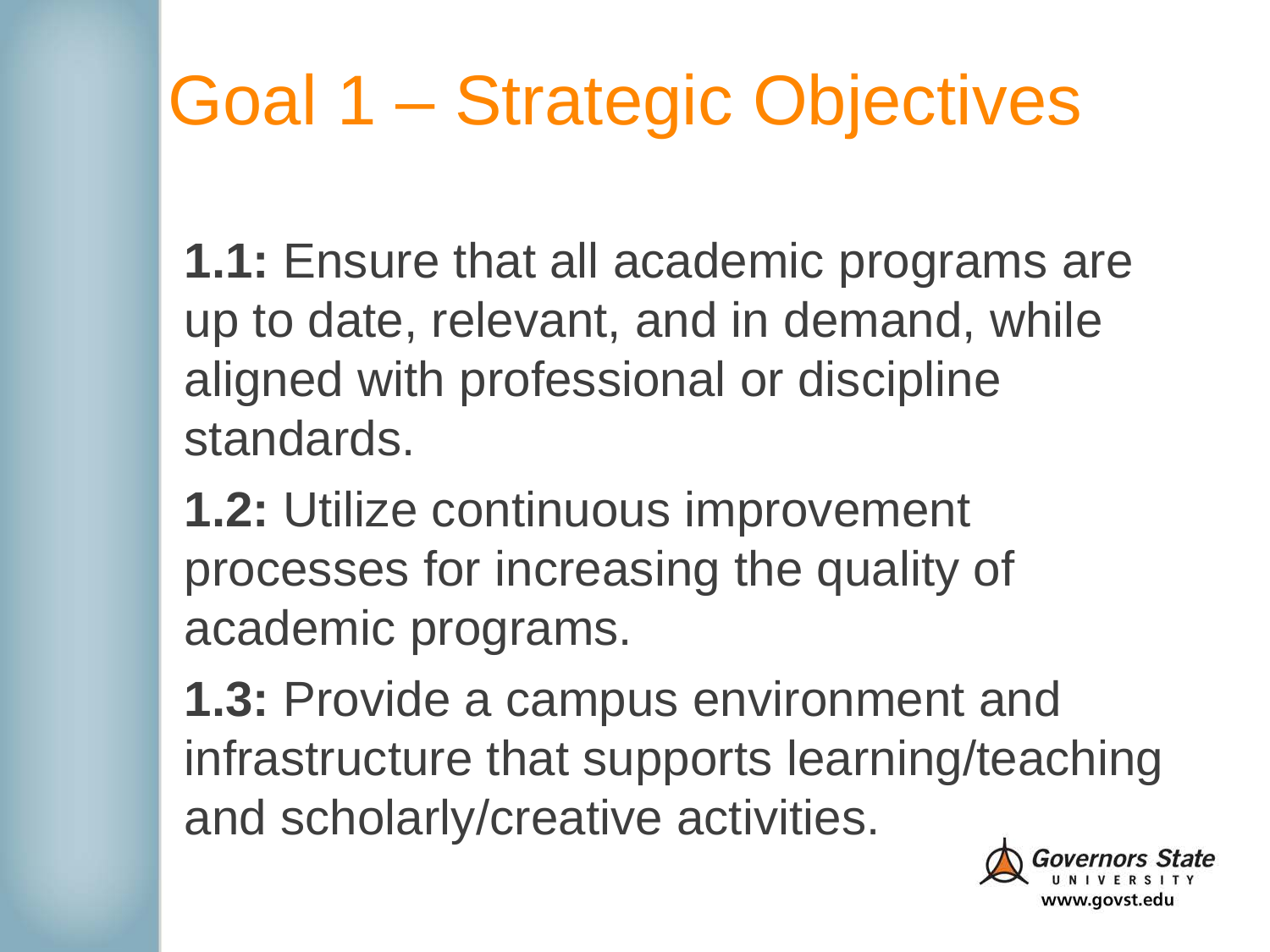**Student Success:** Provide equitable pathways to graduation which lead to academic, personal, and career success

**Goal 2 Members:** Dr. Catherine Balthazar, Dean CHHS; Linda Coleman, Student Senate; Dr. David Golland, Faculty Senate President; Pam Penn, Asst. Director, Academic Advising; Dr. David Rhea, Director Honors And Center for the Junior Year; Lydia Morrow Ruetten, Dean Library; Jessica Specht, Director, Dual Degree Program; Dr. Aurelio Valente, VP Student Affairs and Enrollment Management

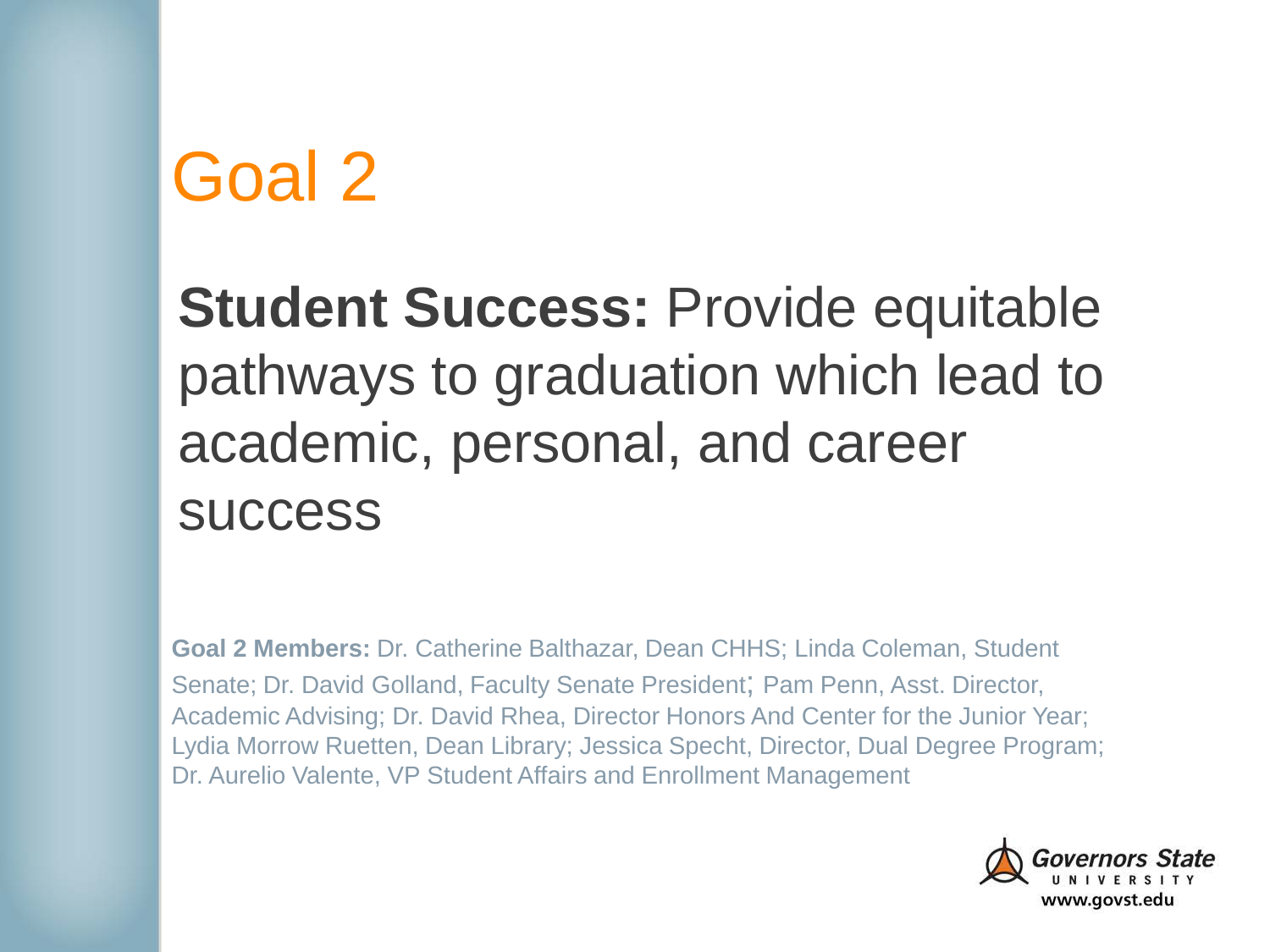## Goal 2 – Strategic Objectives

**2.1:** Deliver academic support services that advance timely degree completion goals.

**2.2:** Provide a broad array of extra-academic support services for all GSU students.

**2.3:** Provide meaningful opportunities for practical career application/experiential learning.

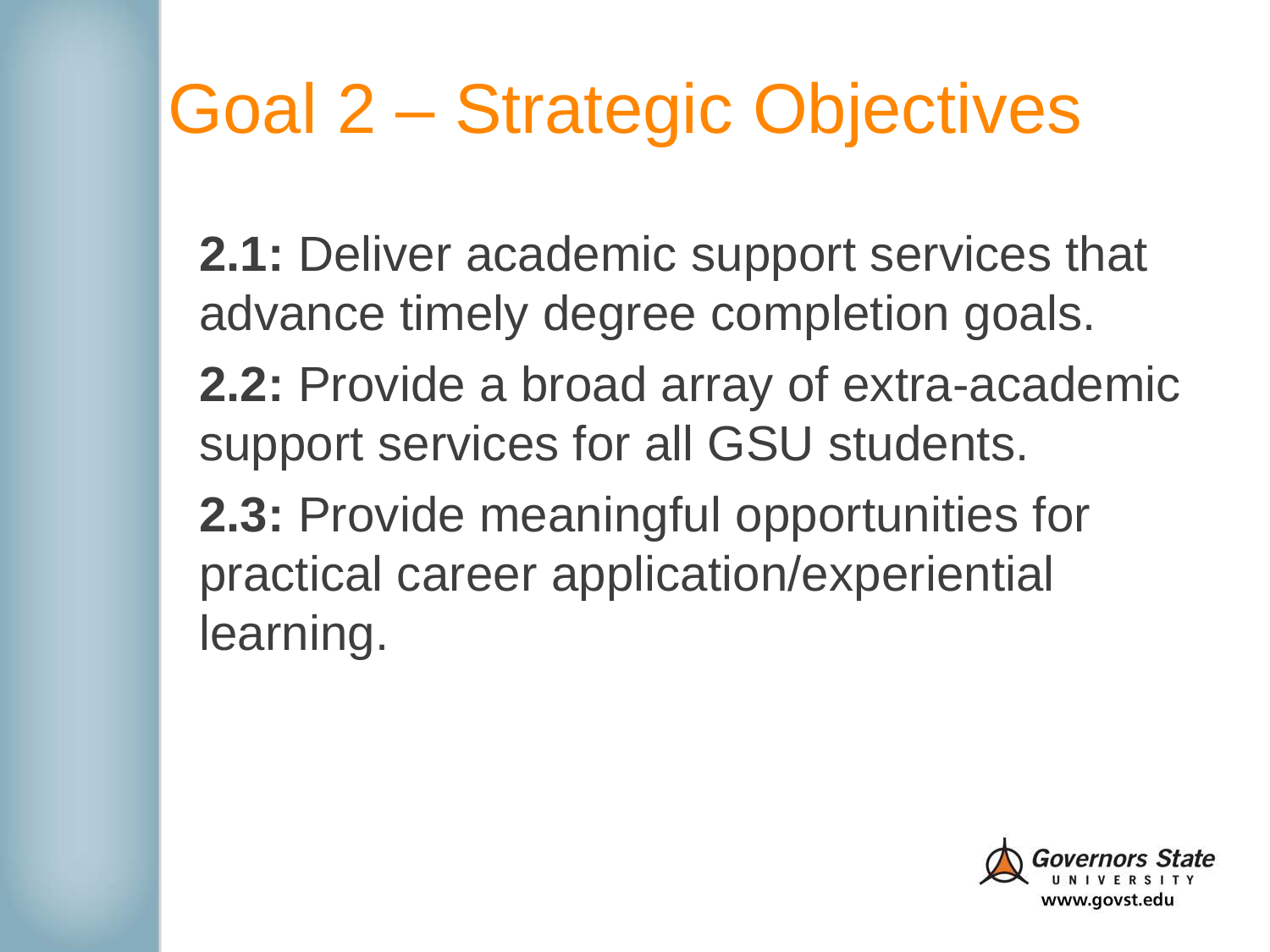#### **High Quality Faculty and Staff:**  Create a learning environment where highly qualified and diversified faculty and staff are hired and retained

**Goal 3 Members:** Sheryl Jones Harper, Civil Service President; Dr. Andrae Marak, Dean CAS; Dr. Rashidah Muhammad, Professor CAS; Dr. Renee Theiss, Assoc. Professor, CHHS; Dr. Steve Wagner, Professor COB; Dr. Amy Vujaklija, Asst. Professor COE

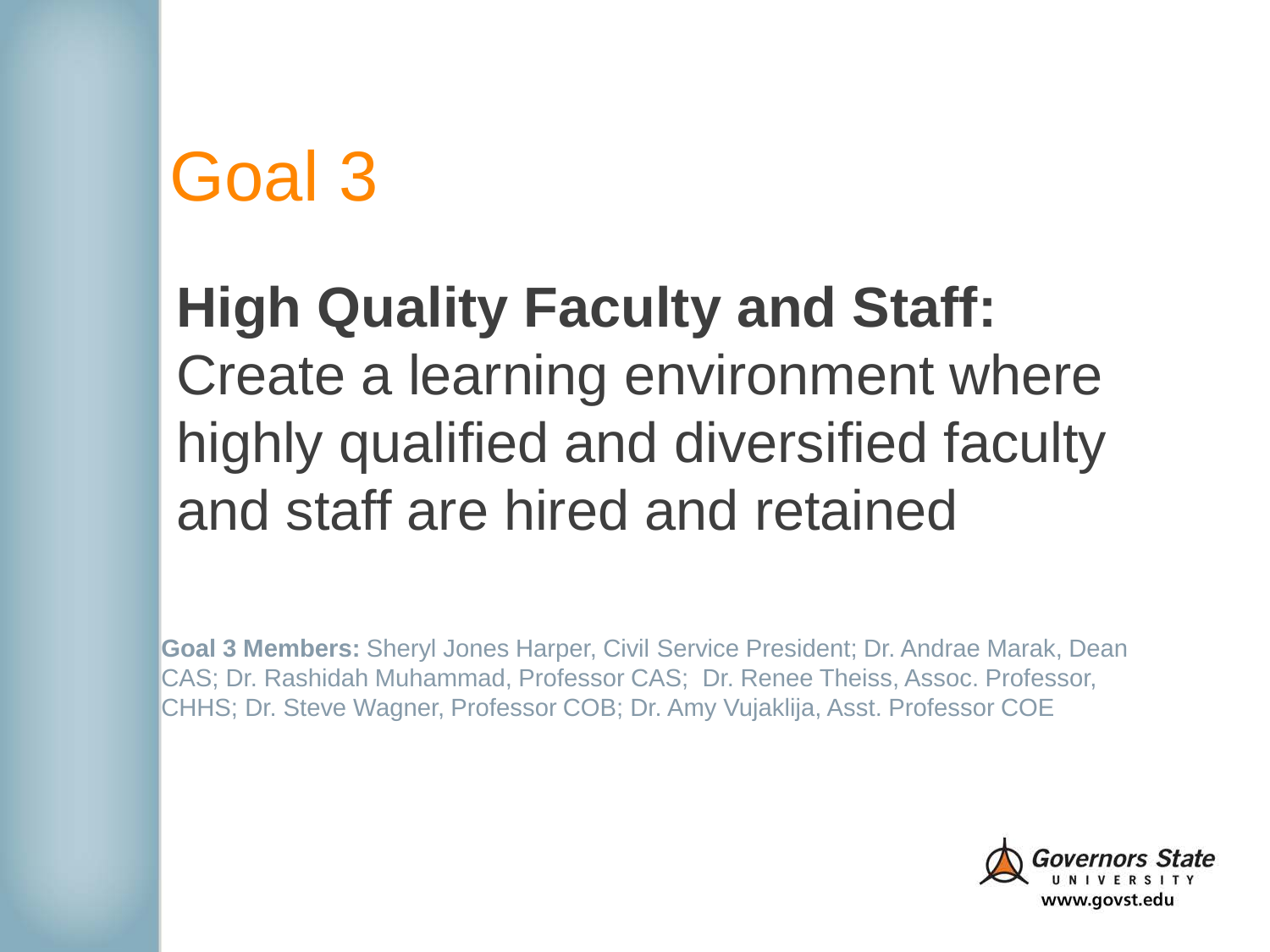## Goal 3 – Strategic Objectives

**3.1:** Hire, develop, and retain diverse and exceptional faculty.

**3.2:** Hire, develop, and retain diverse and exceptional staff.

**3.3:** Utilize contingent faculty in an effective and strategic manner to address program and student needs.

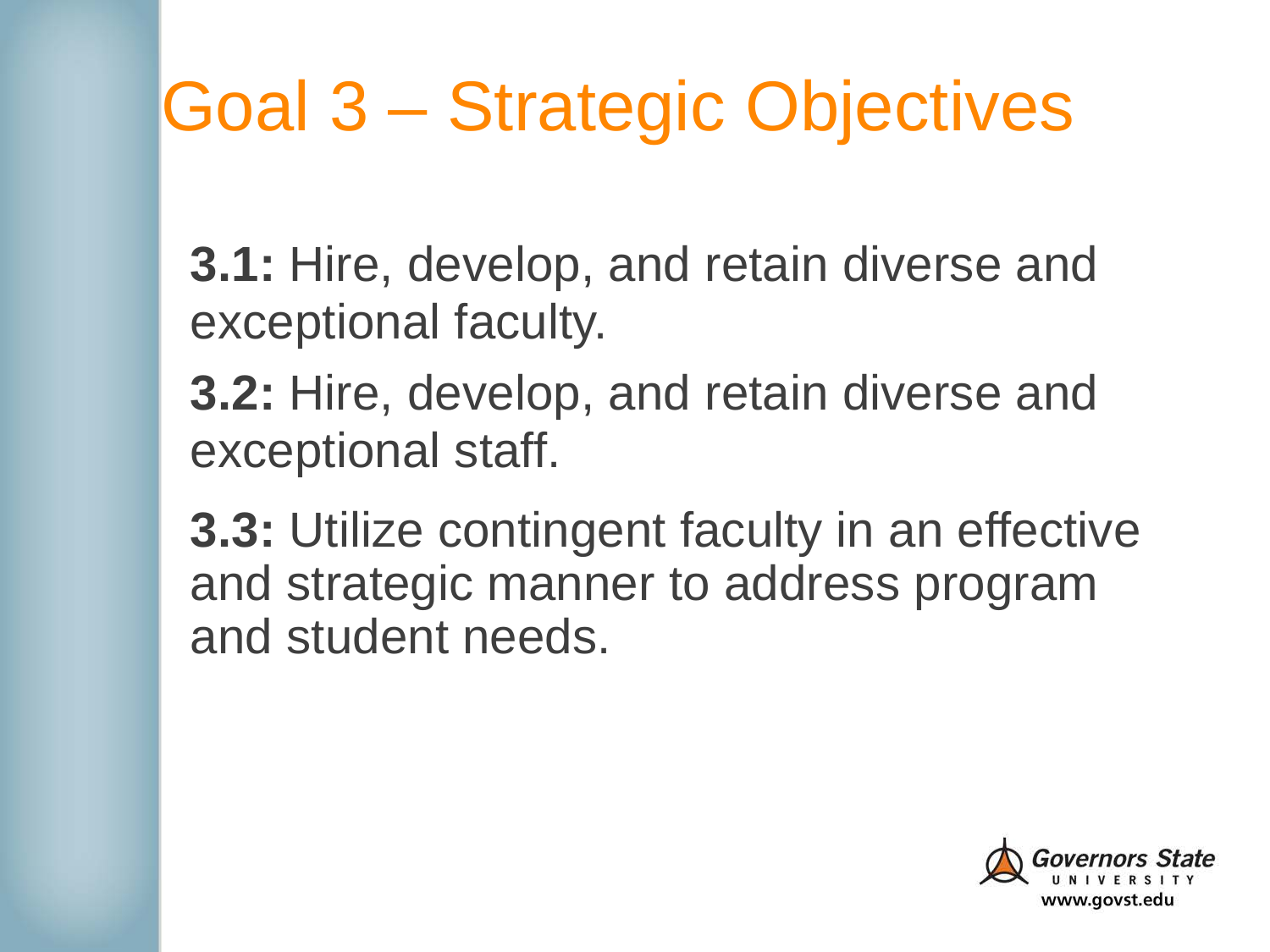#### **Enrollment Management:** Implement a strategic enrollment plan consistent with university mission

**Goal 4 Members:** Kara Johnson, Director International Services; Dr. David Green, Chair COB; Dr. Andrae Marak, Dean CAS; Dr. Quincy Martin, Asst. Professor COE; Paul McGuinness, Asst. VP Enrollment Management and Director Admissions

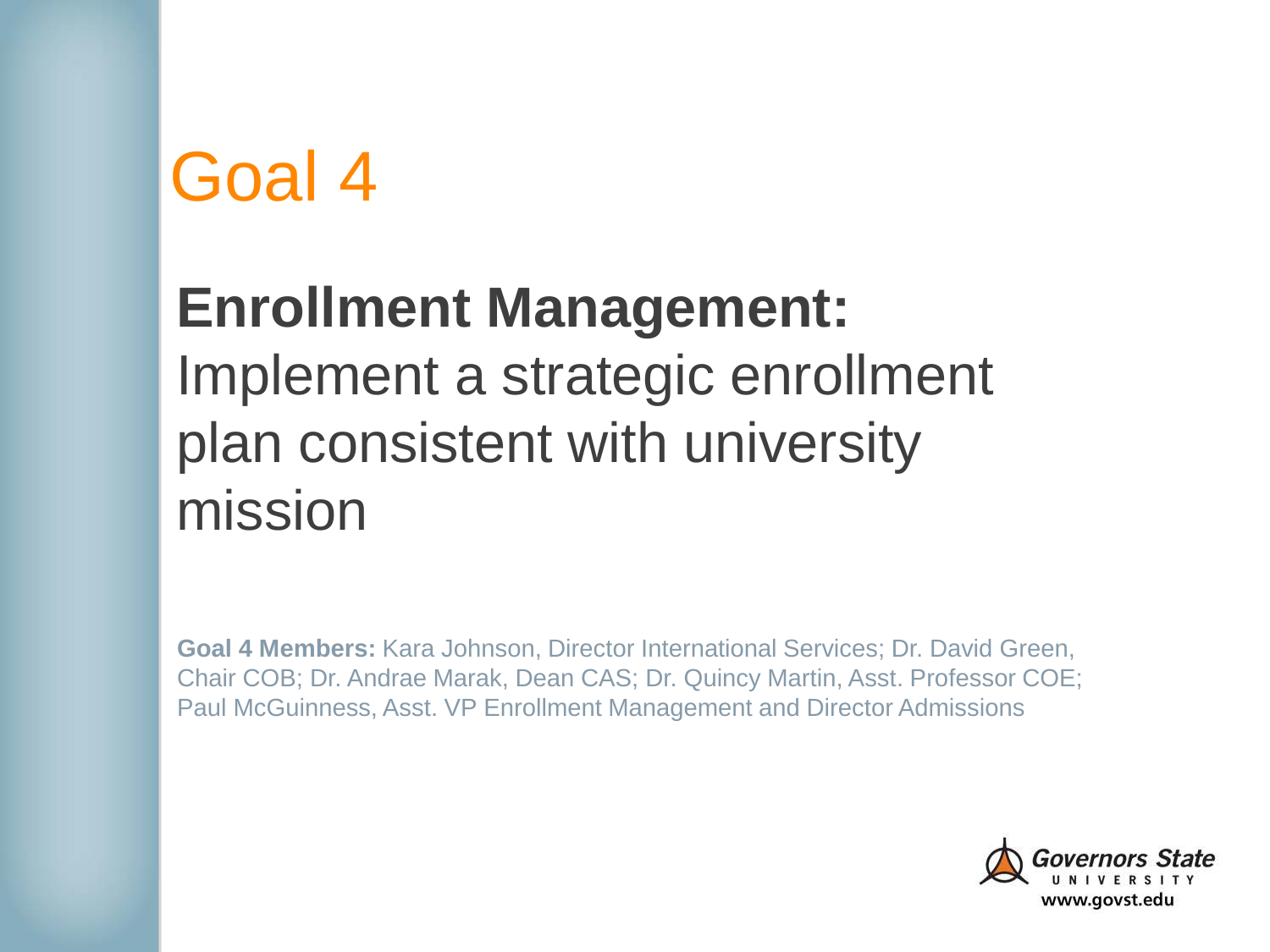## Goal 4 – Strategic Objectives

**4.1:** Optimize enrollment within the framework of the University's Strategic Enrollment Management Plan.

**4.2:** Engage regional demographics and the University's mission to make education accessible to under-served populations by increasing enrollment of and support for our Hispanic student population.

**4.3:** Determine and develop course/program delivery modes that support enrollment optimization.

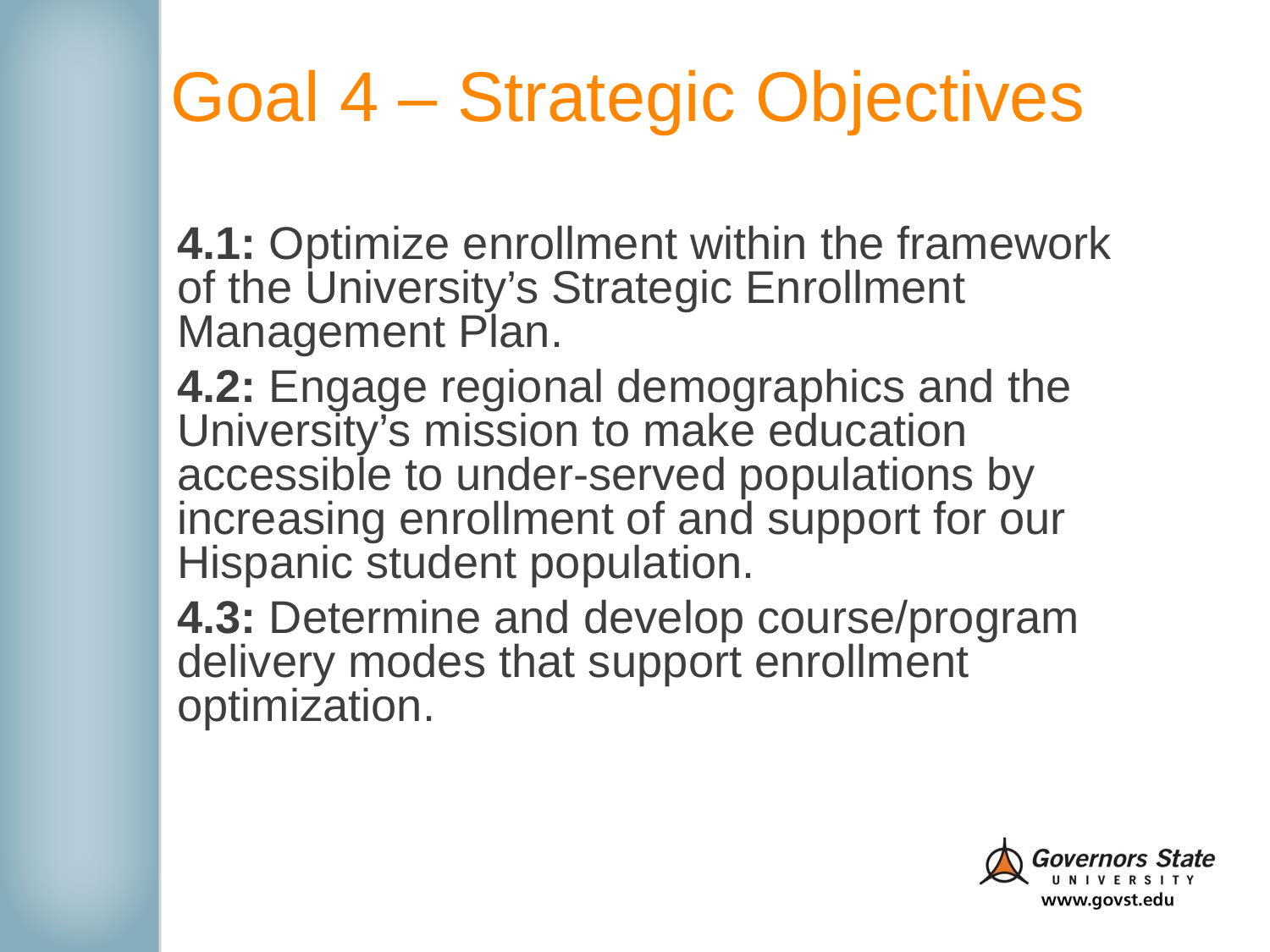#### **Invest in Excellence:** Enhance and diversify revenue streams, serve as a destination for social, cultural, and continuing education, and be an economic catalyst for the region

**Goal 5 Members:** Dr. W. Paul Bylaska, VP for Administration & Finance; Marco Krcatovich II, Director OIR; Penny Perdue, Chief of Administrative Operations and Liaison to the BoT; Dr. John Perry, Interim Executive Director of Student Financial Services; Justin Smith, Student Senate; Dr. Mike Williams, Assoc. Professor, COB; Sandra Zurawski, Director, Budget and Financial Planning

**Original Goal 6 Members:** Amy Barsha, Executive Director, Continuing Education; Karen Caesar, Director of Events; Will Davis, VP Institutional Advancement; Shannon Dermer, Dean COE; Jennifer Morehead Farmer, Director OSPR; Justin Smith, Student **Senate** 

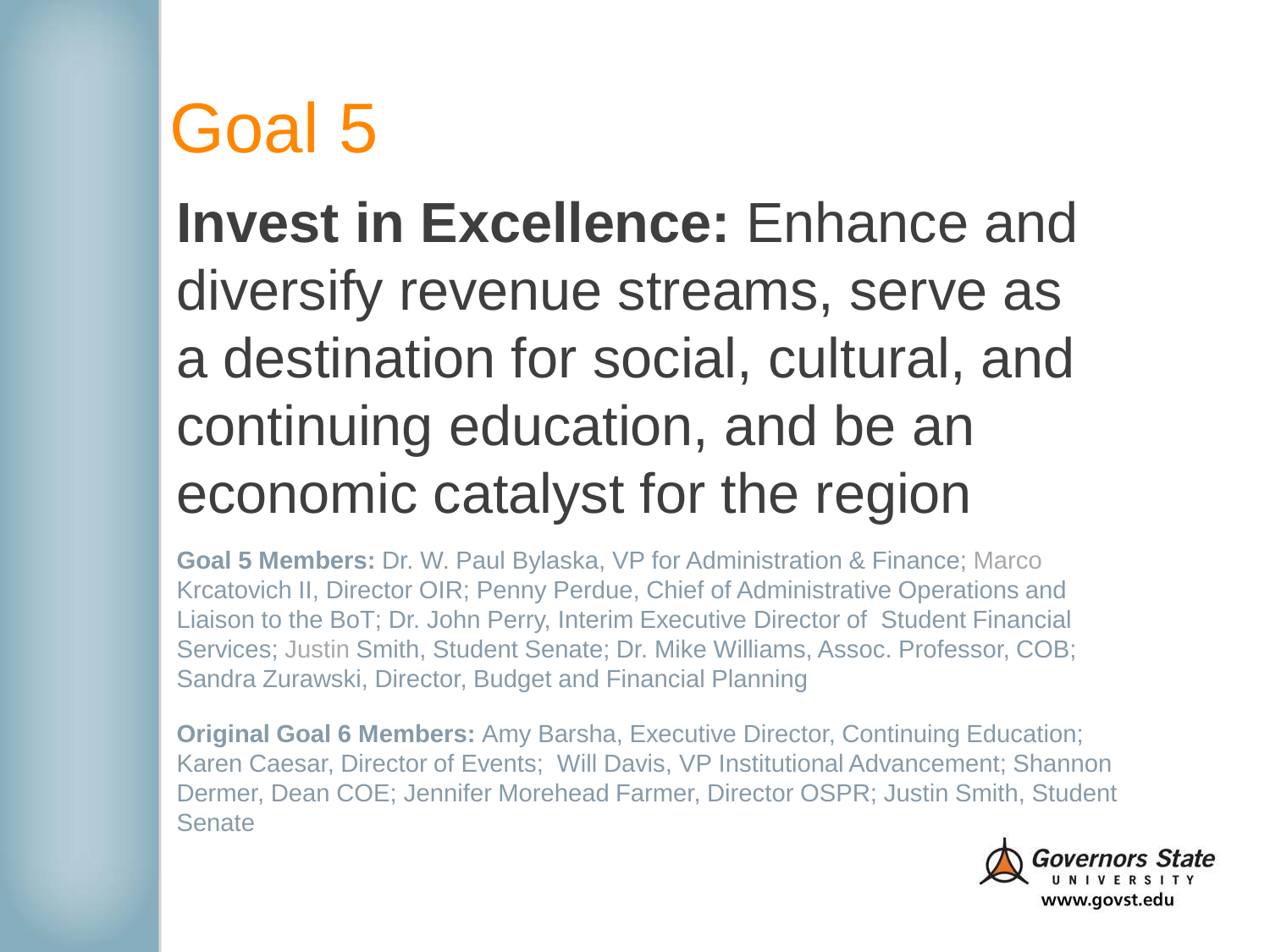## Goal 5 – Strategic Objectives

**5.1:** Increase and diversify revenue streams and external stakeholder investments to grow resources, reach, and reputation.

**5.2:** Provide opportunities to engage with GSU as a premier community resource/destination.

**5.3:** Contribute to workforce development and regional economy.

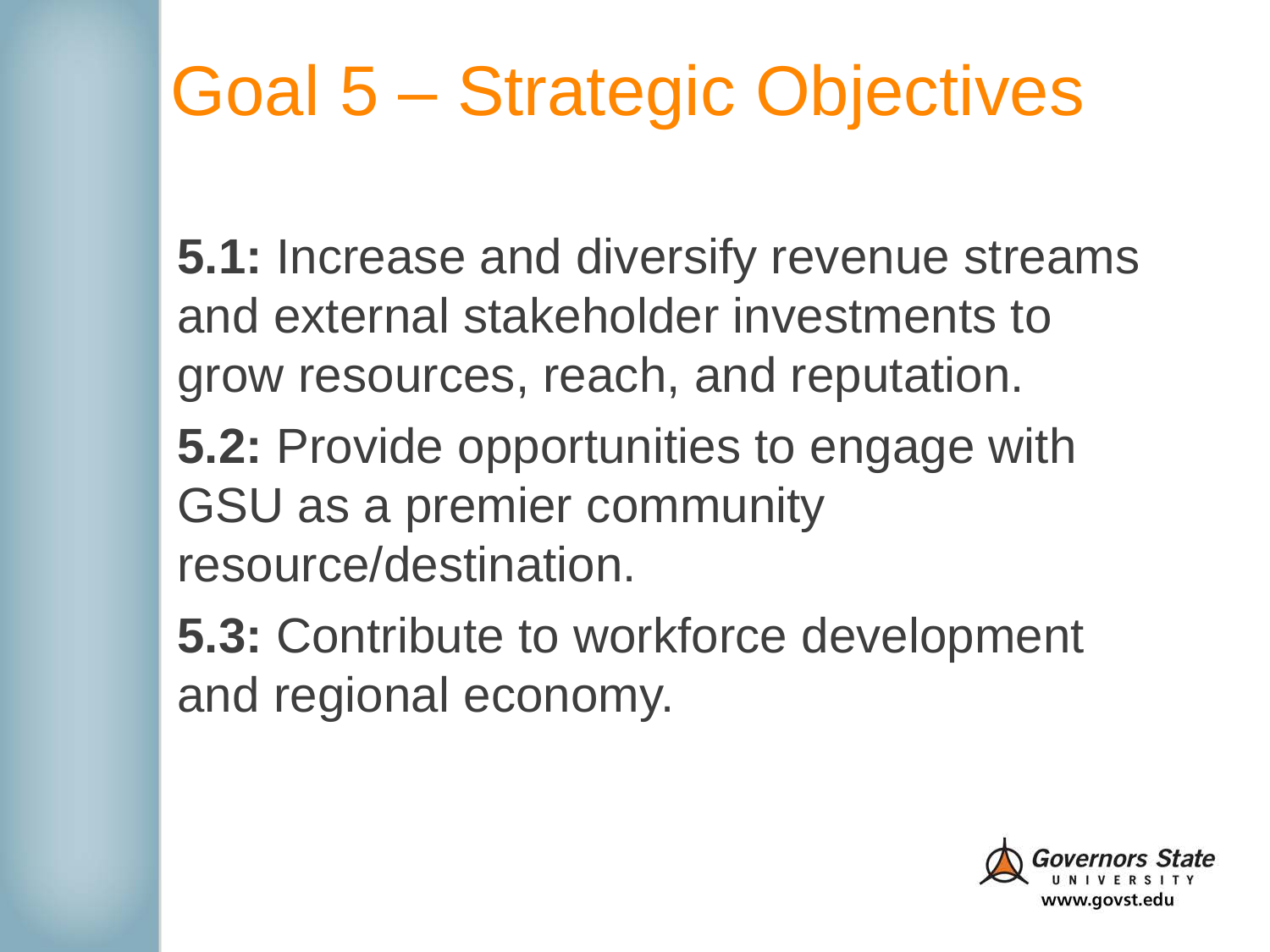#### **Social, Ethical, and Environmental Responsibility:** Institutional actions and decisions demonstrate a commitment to social, ethical, and environmental responsibility

**Goal 6 Members:** Dr. Ben Almassi, Assoc. Professor CAS; Dr. Erin Grey-Avis, Asst. Professor, CAS; Carolyn Johnson, Environmental Health and Safety Coordinator; Erin Markase, Sr. Analyst, OIR; Lydia Morrow Ruetten, Dean Library; Dr. John Yunger, Professor CAS

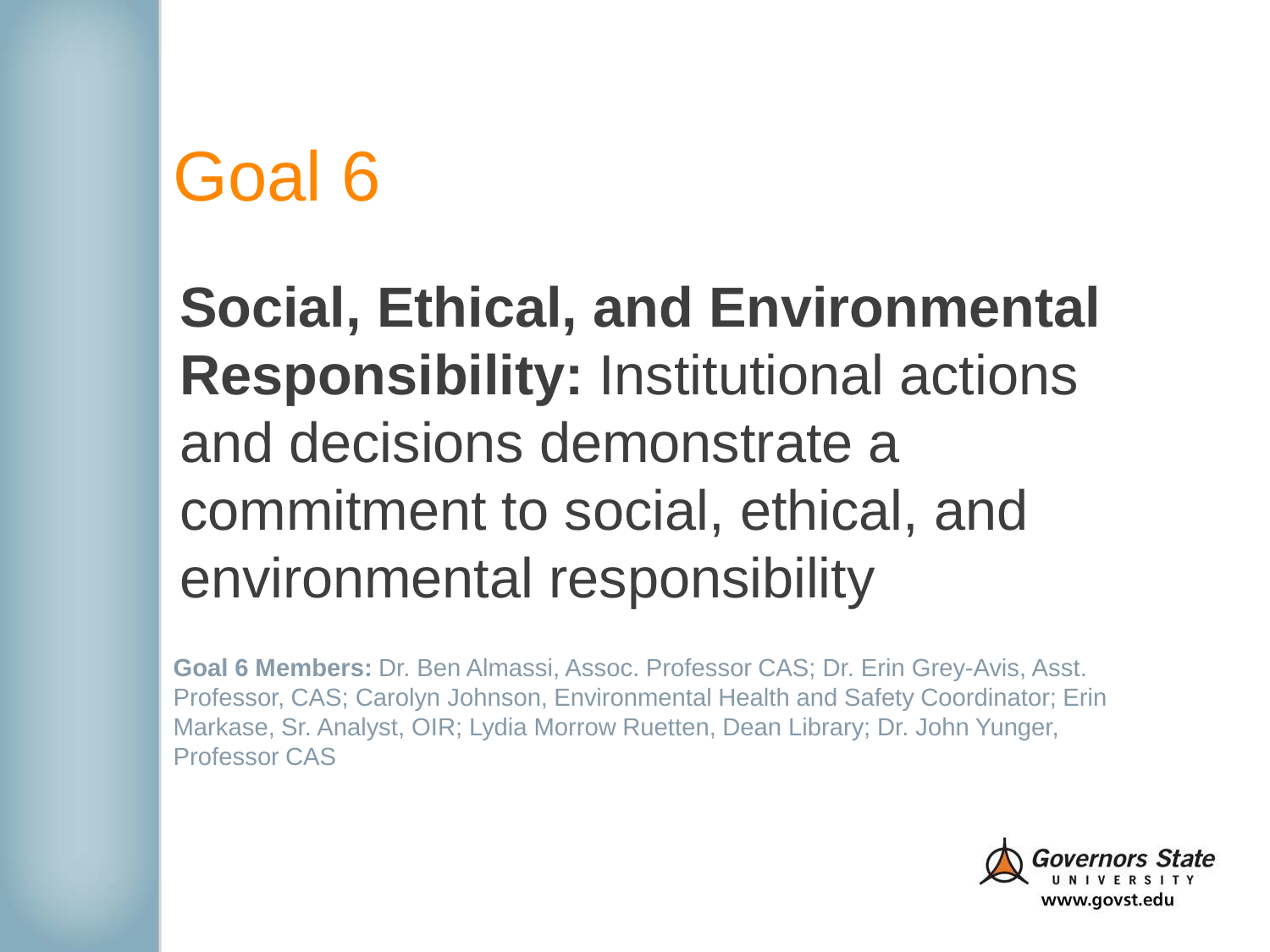## Goal 6 – Strategic Objectives

**6.1:** Demonstrate a commitment to ethics, equity, inclusiveness, diversity, and accountability for all students, faculty, and staff.

**6.2:** Integrate sustainability, environmental health, ecological stewardship, and environmental justice into campus operations, academic programs, university development, and student life.

**6.3:** Realize the university's public responsibility to stimulate educational, cultural, environmental, and economic development in Chicagoland and beyond, with particular emphasis on community members historically underserved by higher education.

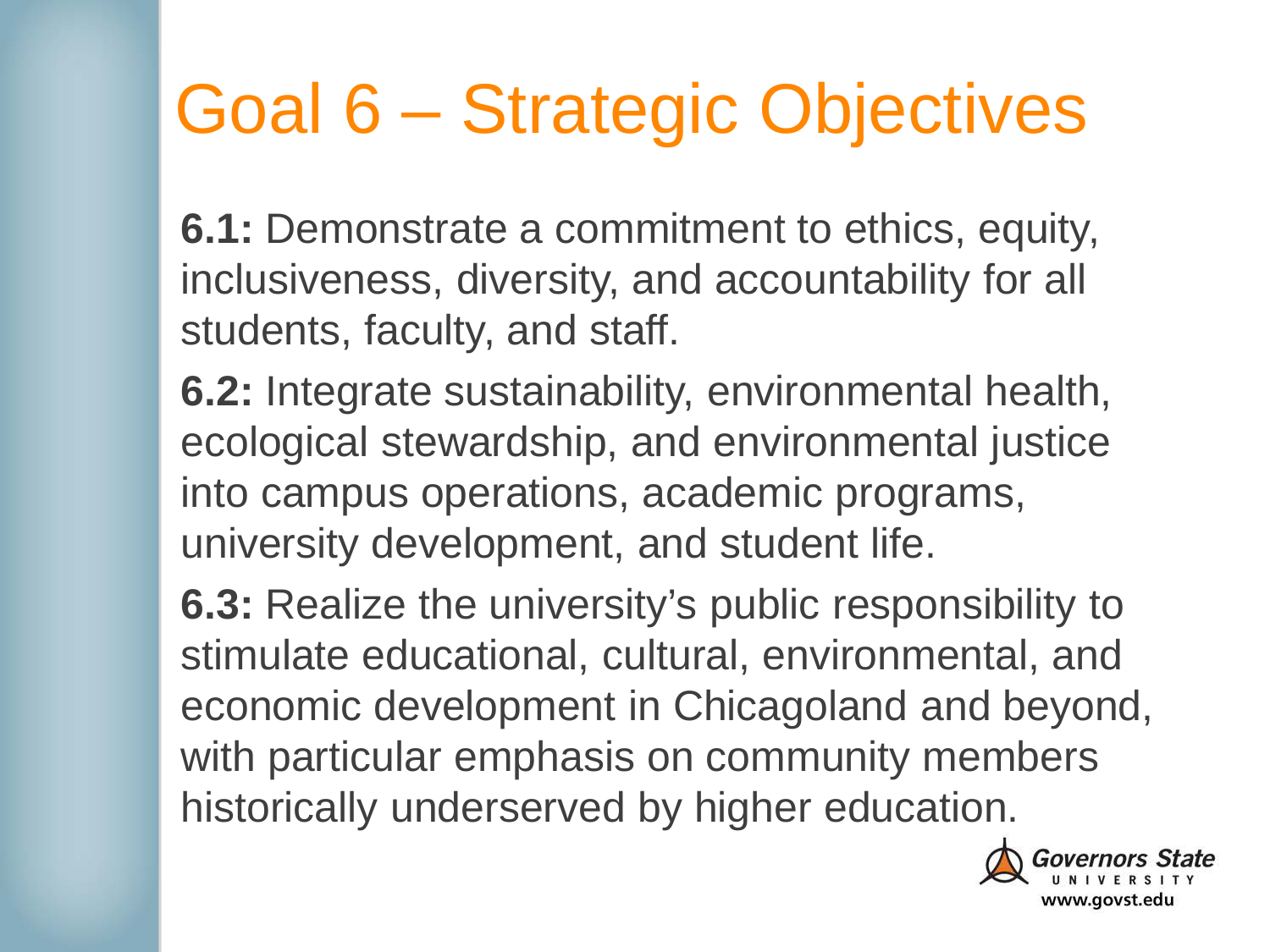#### **Strong Cyber Presence:** Support the people, tools, and environment that are needed to succeed in today's digital world

**Goal 7 Members:** Dr. Carlos Ferran, Professor COB; Dr. David Green, Chair COB; Sarah Hirsch, Project Manager, Advertising and Marketing; Chuck Pustz, AVP for ITS

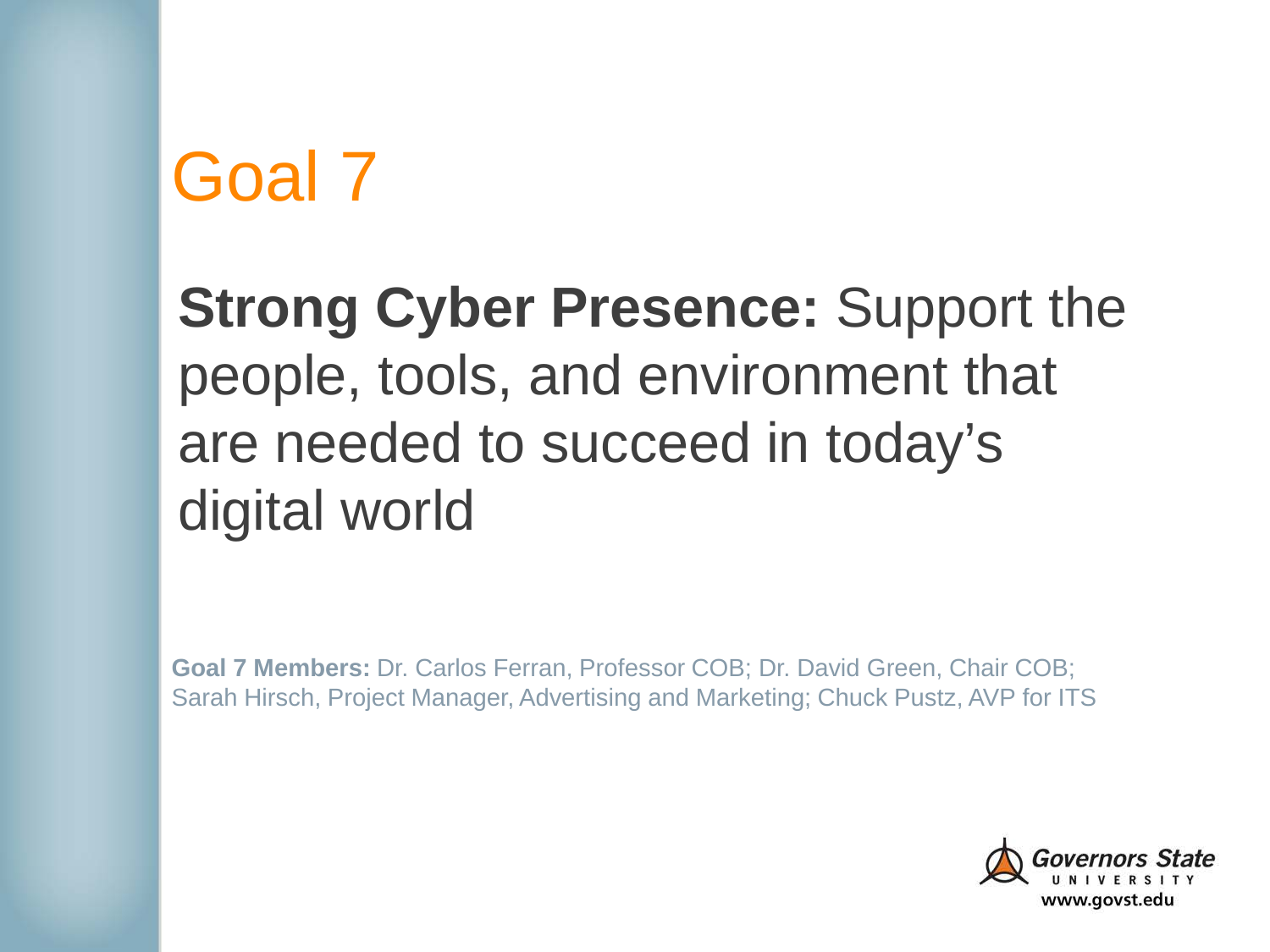## Goal 7 – Strategic Objectives

**7.1:** Infuse information technology excellence across the university by selecting and implementing information and communications platforms and training and support systems that are driven by university priorities and user needs.

**7.2:** Invest in innovative instructional technologies to deliver and support excellent and accessible academic programs and student services, and build institutional digital expertise through end-user training, development, and recognition.

**7.3:** Increase GSU's Digital Visibility to promote GSU programs, faculty, and resources through our web presence, social media, news media, and digital marketing.

www.govst.edu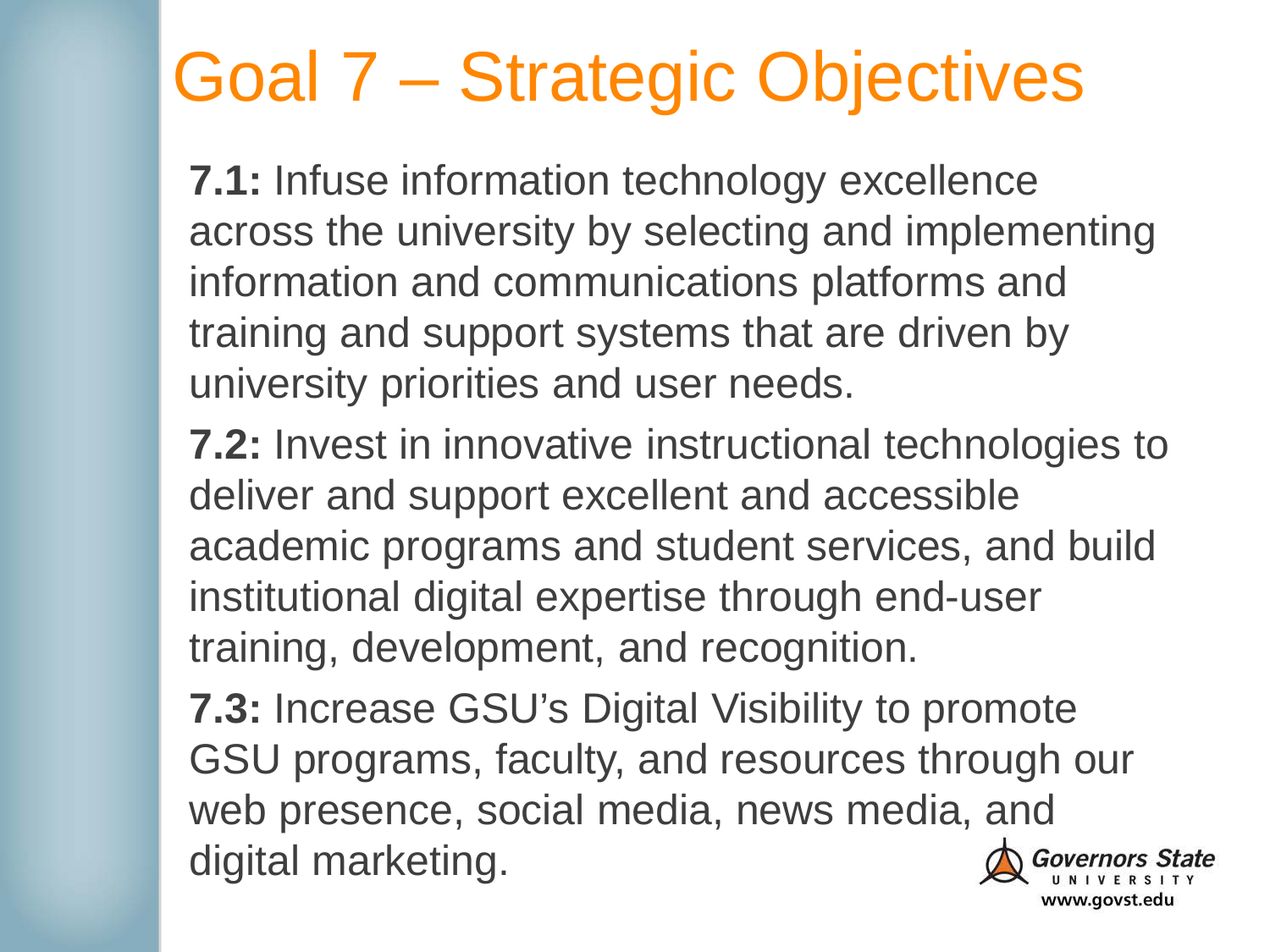#### **Continuous Improvement:**

Institutional processes for continuous improvement are guided by evidencebased decision-making to achieve the mission of the university

**Goal 8 Members:** Villalyn Baluga, Assoc. VP for Finance; Linda Coleman, Student Trustee; Marco Krcatovich, Director OIR; Dr. Renee Theiss, Assoc. Professor, CHHS; Dr. Aurelio Valente, VP Student Affairs and Enrollment Management

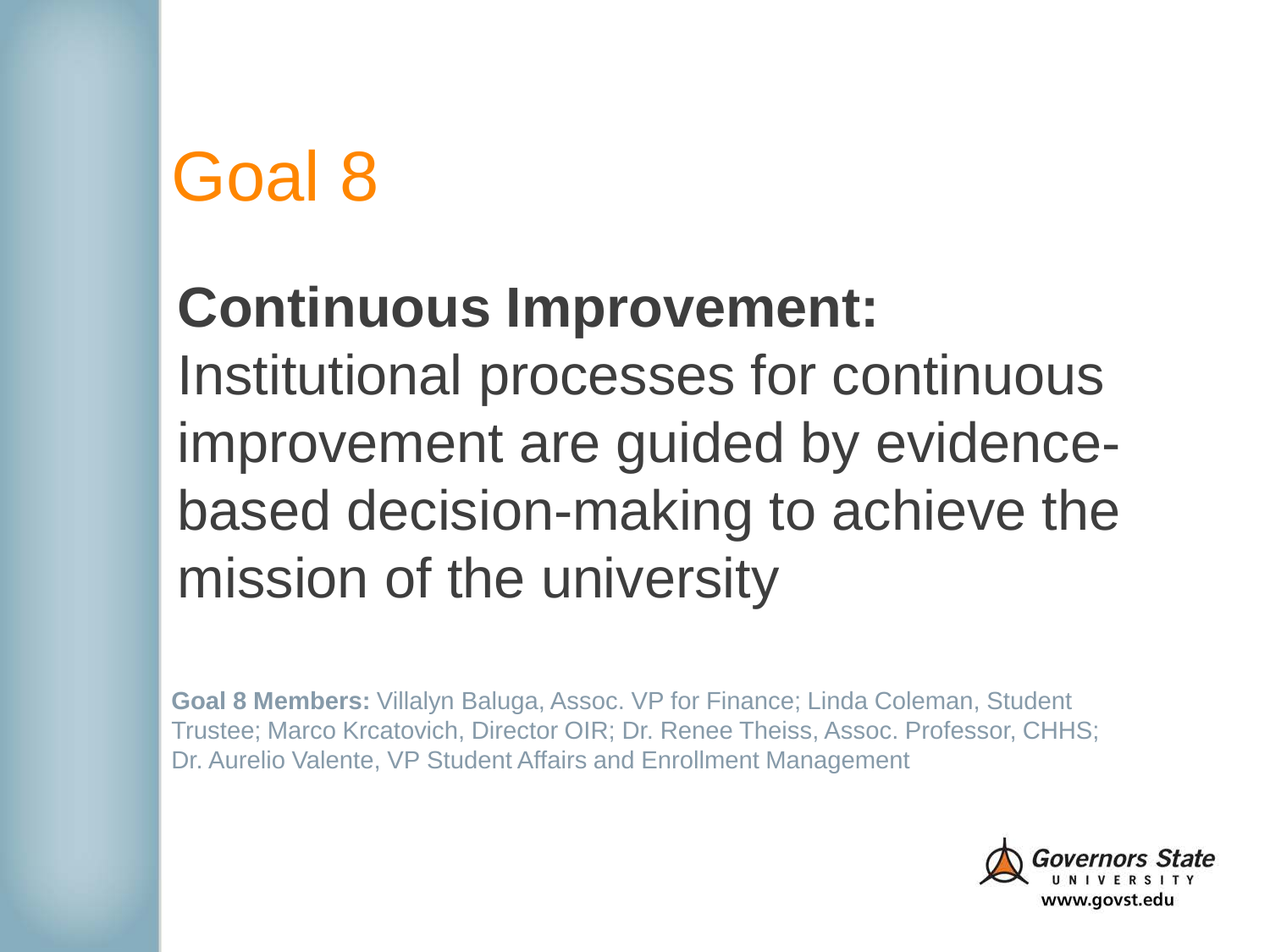## Goal 8 – Strategic Objectives

**8.1:** Each unit will undergo a strategic planning process resulting in key performance indicators that provide qualitative and quantitative data which demonstrate the unit's contribution toward meeting the goals of the university strategic plan.

**8.2:** Engage members of the campus community in an examination of campus/unit wide findings and data analysis.

**8.3:** Inform the campus community about progress toward meeting Strategic Plan goals.

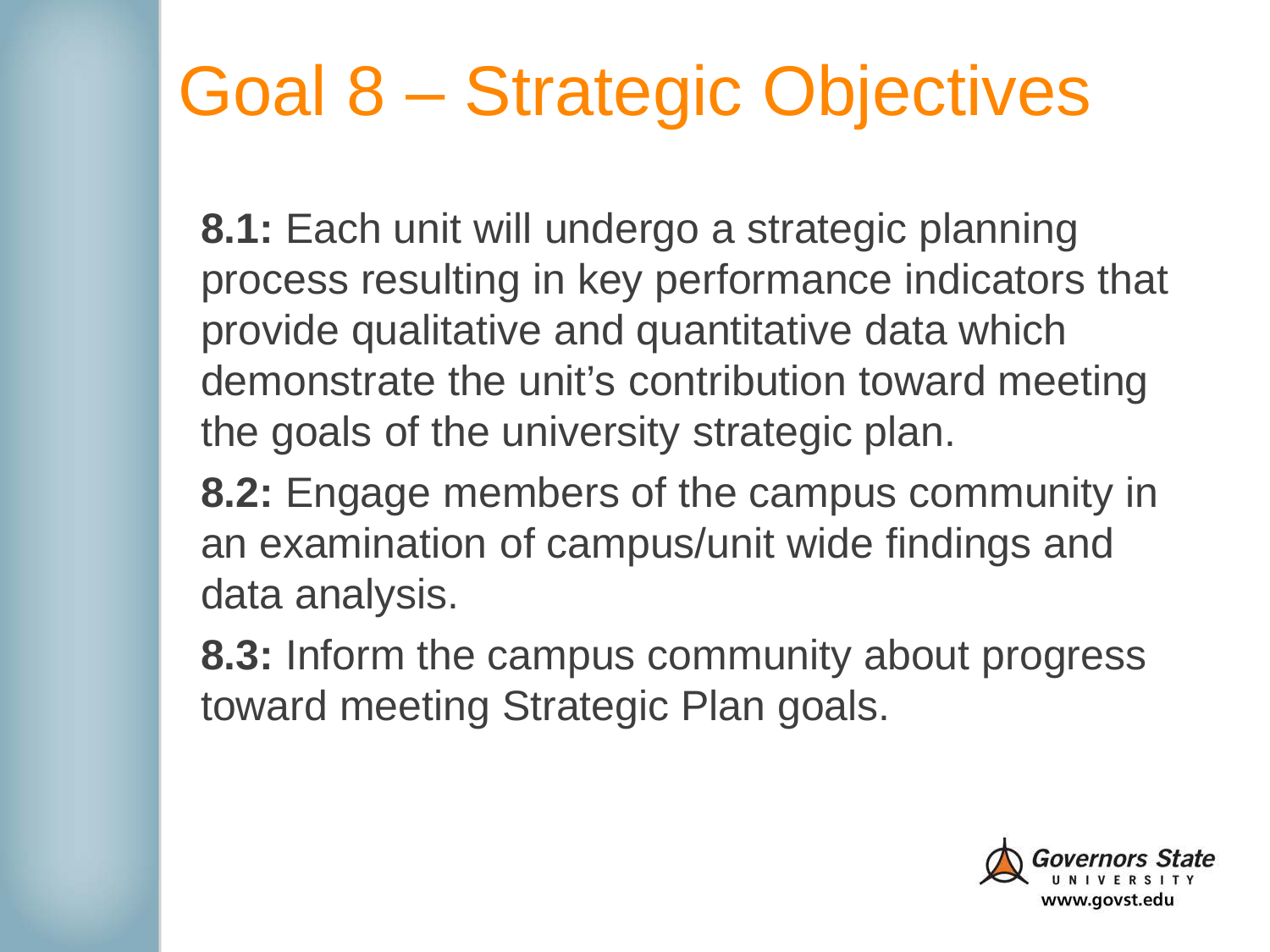### Weave – Strategic Planning and Institutional Effectiveness Software

- $\Box$  Weave helps institutions, programs, and accrediting bodies by simplifying the process for both institutional and programmatic effectiveness, including accreditation, assessment, faculty credentials management, strategic planning, and program review.
- **□** Weave provides a centralized system for managing higher education assessment and accreditation that enables collaboration and helps create a campus-wide culture of continuous improvement.
- $\Box$  GSU will be using the product to increase transparency on Strategic Planning and Institutional Effectiveness by providing powerful dashboards that provide insights at a glance on progress by Units toward Strategic Planning Goals.

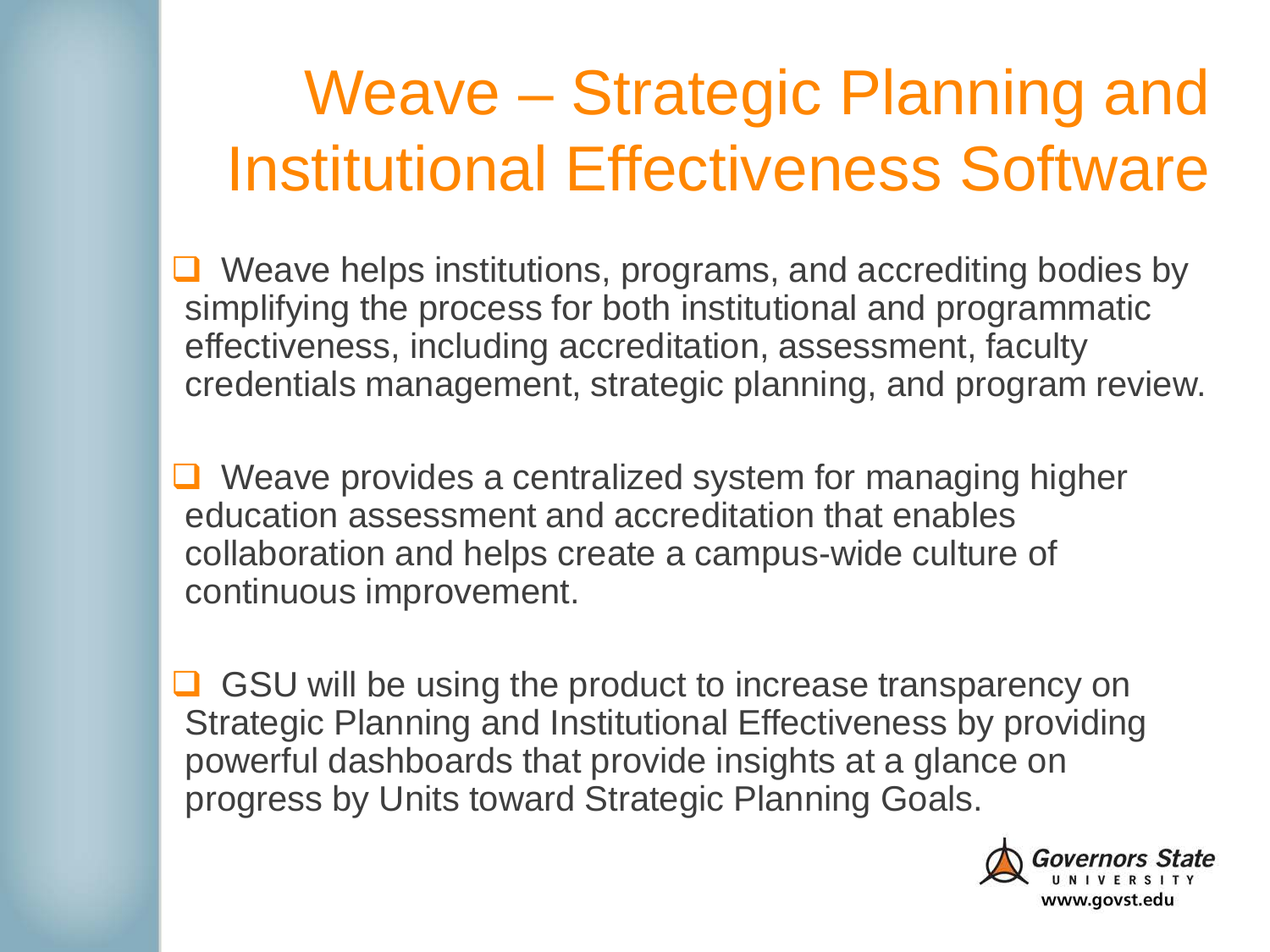#### Weave – Strategic Planning and Institutional Effectiveness Software

| <b>Septiment</b>    | $\hfill\textcircled{\ensuremath{\mathbf{1}}}\hfill\textcircled{\ensuremath{\mathbf{1}}}$<br>$\circledcirc$<br><b>III</b><br>业 |
|---------------------|-------------------------------------------------------------------------------------------------------------------------------|
|                     |                                                                                                                               |
| ශ<br>$\circledcirc$ | Colleen Sexton                                                                                                                |
|                     |                                                                                                                               |
|                     | SP: 2021-2022                                                                                                                 |
|                     |                                                                                                                               |
|                     |                                                                                                                               |
|                     |                                                                                                                               |
|                     |                                                                                                                               |



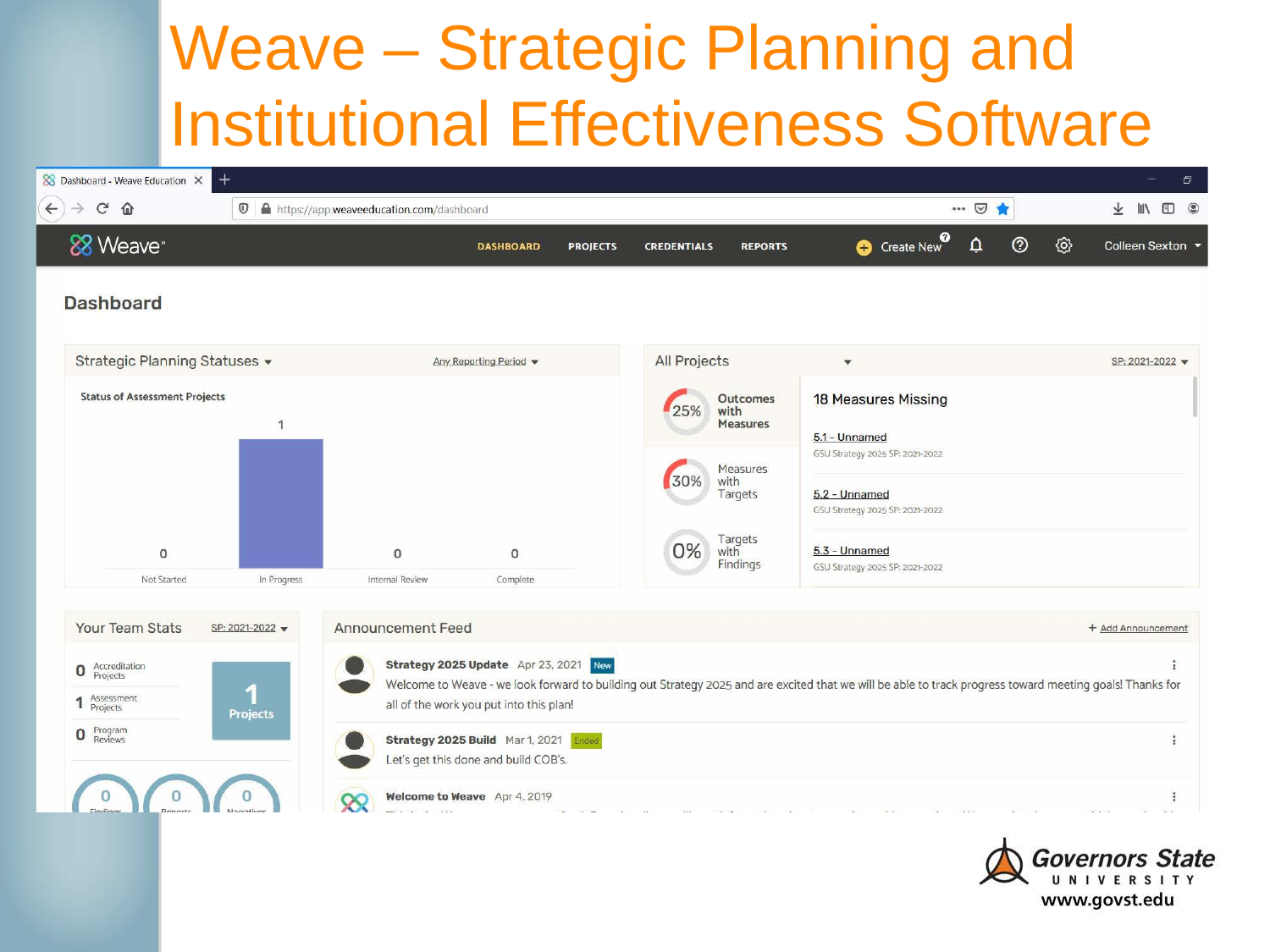#### Next Steps

- **OIR to develop training for Units to develop** Strategic Plan that aligns to University Plan:
	- Units will need to show alignment of their objectives to University Strategic Plan;
	- Work with units on identification of Key Performance Indicators, data management, and organization;
	- **Professional development on use of Weaver**

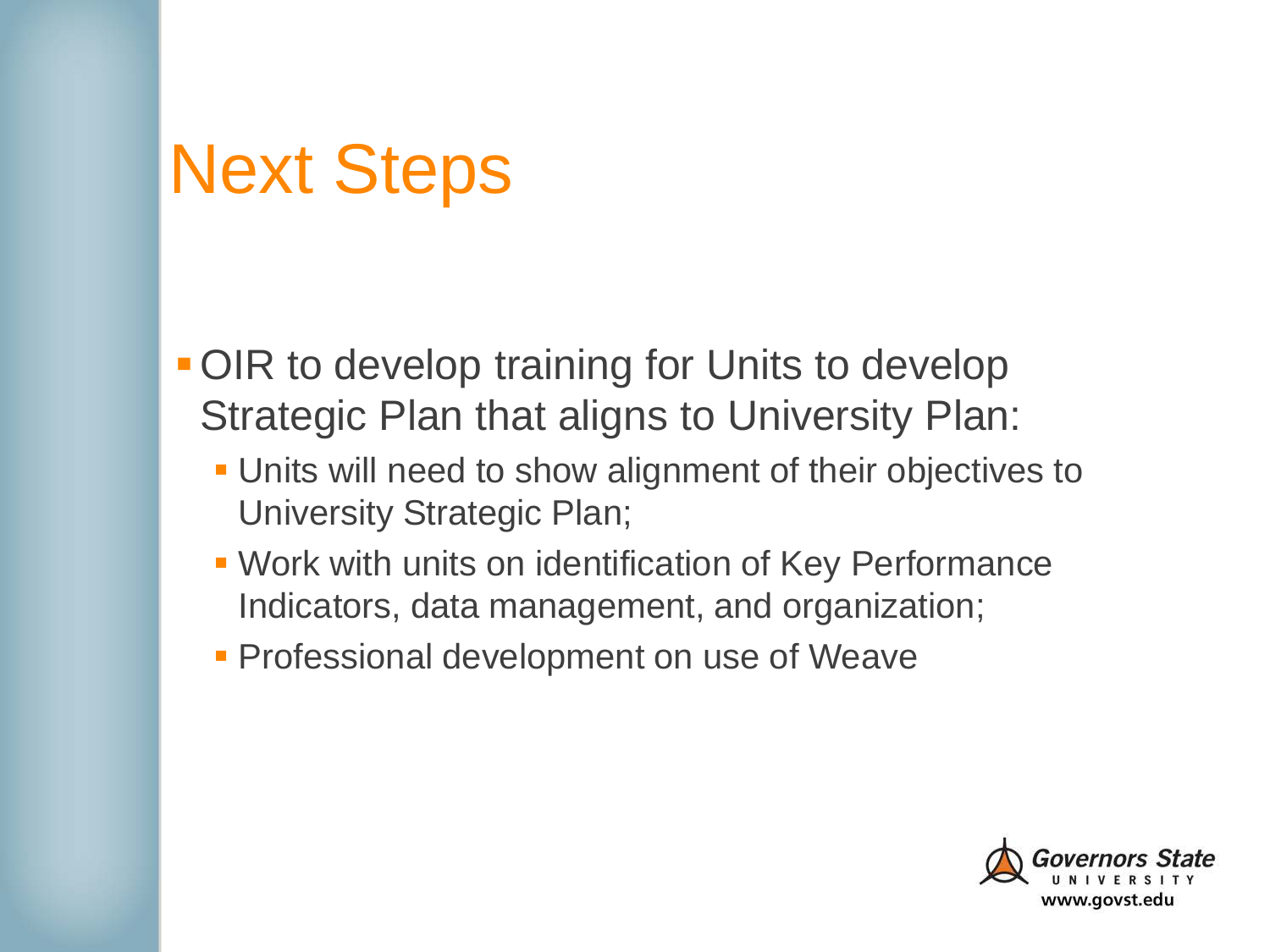### Writing Group – refined strategic objectives for each goal

- Dr. Ben Almassi, Associate Professor, CAS
- Dr. Beth Cada, Provost
- **Dr. Carlos Ferran,** Professor, COB
- **Dr. David Green, Professor** and Division Chair, COB
- **Dr. Rosemary Johnsen,** Associate Provost/ AVP Academic Affairs
- Mr. Marco Krcatovich II, Director, OIR & E
- Dr. Andrae Marak, Dean, CAS
- Mr. Paul McGuinness, Associate VP, Enrollment Management
- **Ms. Sharon Morrissey,** Program Director for Strategic Initiatives, XL
- **Dr. Colleen Sexton,** Associate Provost/ AVP Academic Affairs
- Ms. Sandra Zurawski, Director, Budget & Financial Planning

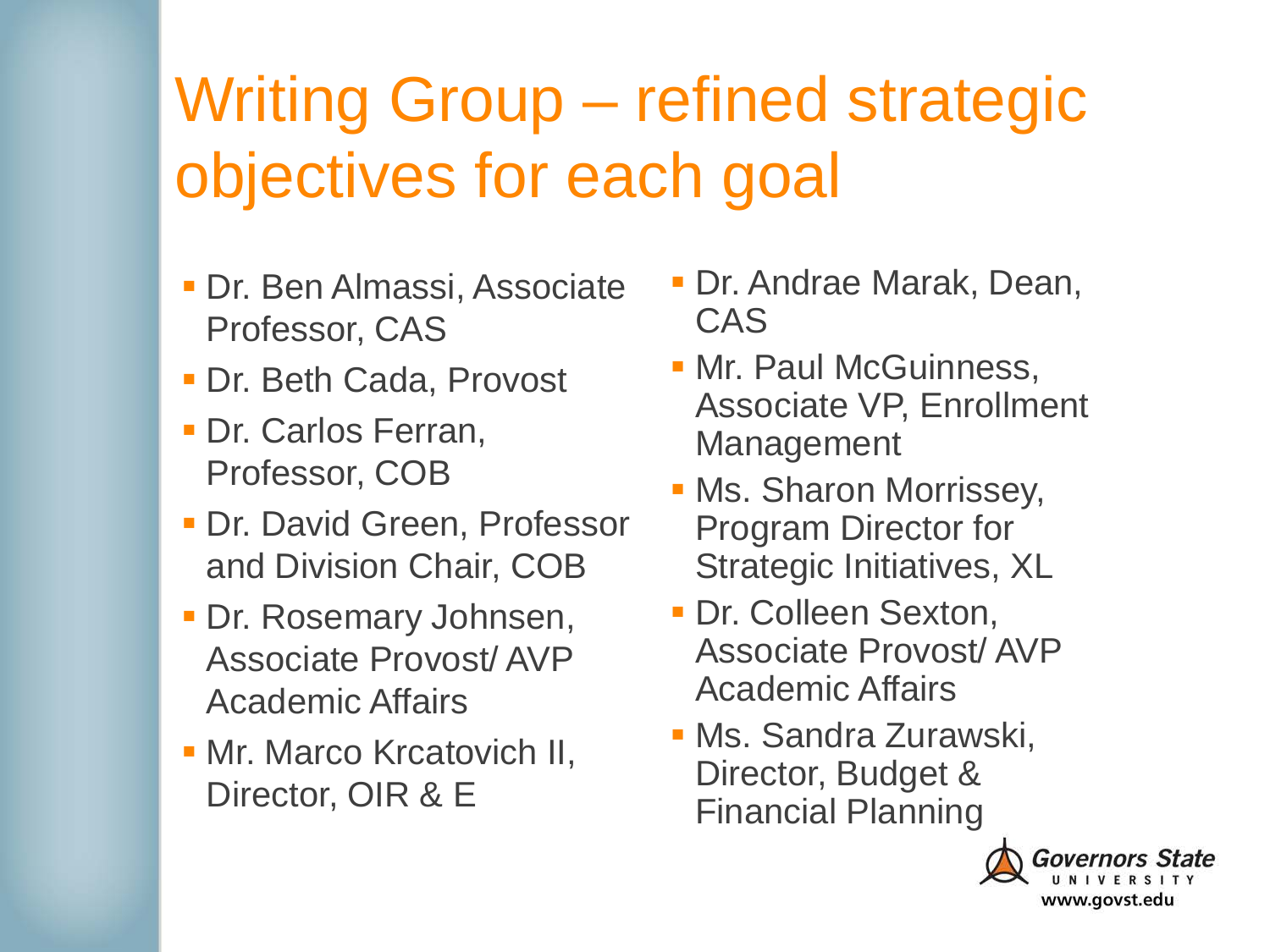### Strategy 2025 Steering **Committee**

- Elizabeth Cada, Provost, Committee **Chair**
- **Rosemary Johnsen, Associate Provost**
- **Colleen Sexton, Associate Provost and** HLC Accreditation Liaison Officer
- Paul Bylaska, Finance/Administration
- **Penny Perdue, President's Office**
- **Aurelio Valente, Student Affairs**
- Corey Williams, Dean of Students
- Paul McGuinness, Enrollment Mgmt.
- **Darcie Campos, Career Services**
- Will Davis, Development
- **Jun Zhao, Global Affairs Committee**
- **Lyn Baluga, Finance/Business Affairs**
- **Kevin Smith, Veterans Affairs**
- Carlos Ferran, Faculty, COB
- Andrae Marak, Dean
- David Green, Chair
- **Tim Harrington, Chair**
- **Rashidah Muhammad, Faculty CAS**
- Nicole Koonce, Faculty CHHS
- **Anthony Andrews, Faculty COB**
- **Michael Williams, Faculty COB**
- **Quincy Martin, Faculty COE**
- **David Golland, Faculty Senate**
- Pam Penn, Academic Advising
- **Sheryl Jones Harper, Civil Service**
- **Chuck Pustz, ITS**
- **-** Lydia Morrow-Ruetten, Library
- **Kara Johnson, International Services**
- Sandra Zurawski, Budget Officer
- **Justin Smith, Student Senate**
- **Linda Coleman, Student Trustee**